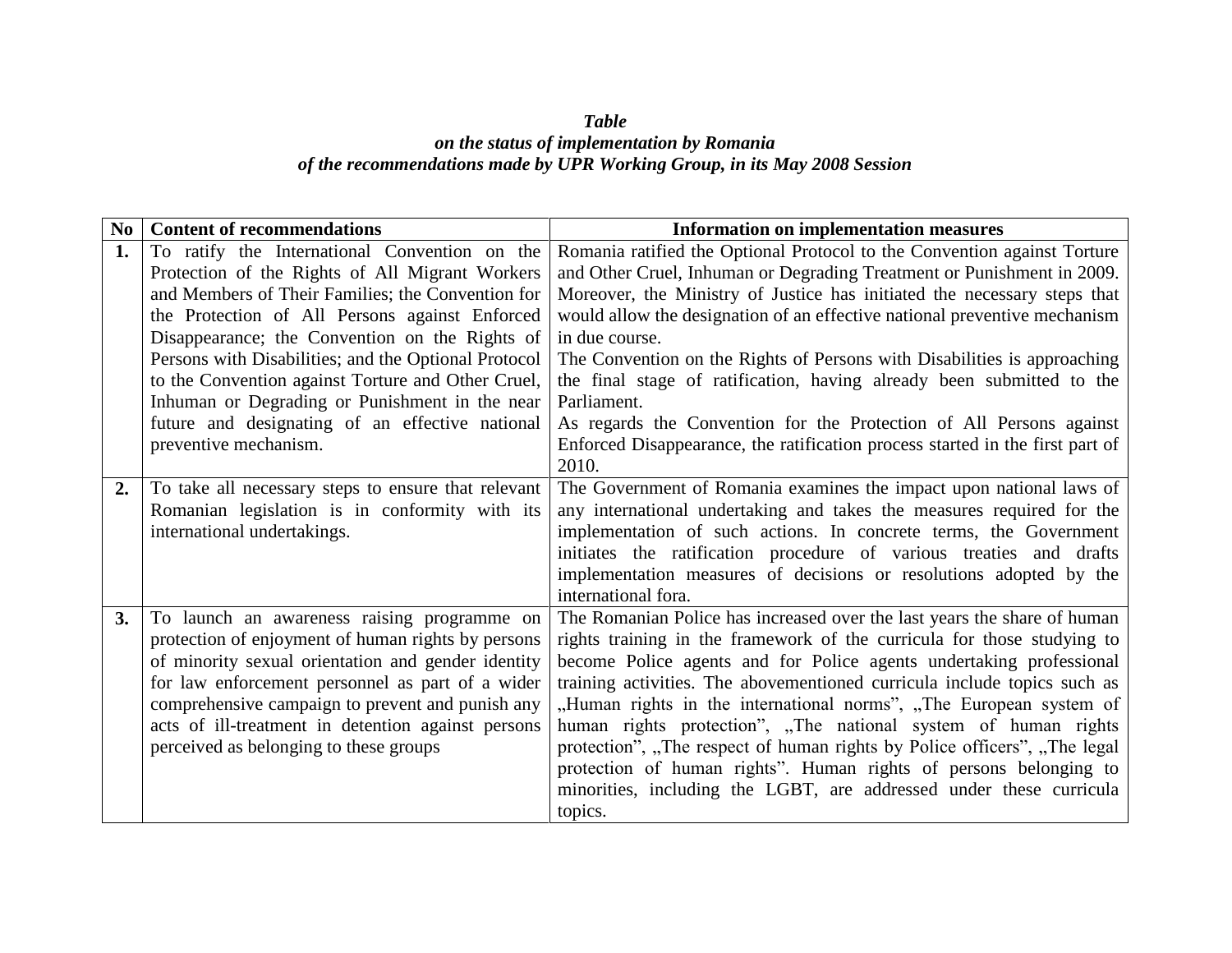| $\overline{4}$ . | To investigate and prosecute those responsible for    | Regarding the incidents during the Gayfest in 2007, all citizens that                                                                           |
|------------------|-------------------------------------------------------|-------------------------------------------------------------------------------------------------------------------------------------------------|
|                  | the attacks on peaceful lesbian and gay activists and | violated public order during the parade received fines or were criminally                                                                       |
|                  | ensure that future LGBT gatherings, including the     | investigated. 65 sanctions were applied on that occasion for disturbances                                                                       |
|                  | annual GayFests, are both permitted and protected     | of public order; 11 people were further investigated for minor crimes, 9 of                                                                     |
|                  | by the Romanian authorities.                          | whom were prosecuted.                                                                                                                           |
|                  |                                                       | Events involving LGBT participation, including the annual GayFests, are                                                                         |
|                  |                                                       | permitted in Romania and protected as well. On the occasion of similar                                                                          |
|                  |                                                       | events occurred during the period 2008-2010, the Romanian authorities                                                                           |
|                  |                                                       | took special security measures so as to ensure their smooth development.                                                                        |
|                  |                                                       | Organisers of the parades collaborated with the Police in the establishment                                                                     |
|                  |                                                       | of the route and of the timing of the event.                                                                                                    |
| 5.               | To undertake further measures to improve sexual       | The National Health Programs implemented by the Ministry of Health                                                                              |
|                  | and reproductive health especially for marginalized   | have constantly provided for an increased access to services of sexual and                                                                      |
|                  | groups.                                               | reproduction health, especially for marginalized groups.                                                                                        |
| 6.               | To continue to respect and promote the human          | Romania has continued to pay special attention to vulnerable groups,                                                                            |
|                  | rights of vulnerable groups, including the Roma       | including the Roma communities. Various measures were implemented in                                                                            |
|                  | communities and to continue to take further action    | the field of education, housing, healthcare and employment, which have                                                                          |
|                  | to ensure equal enjoyment of human rights by          | produced concrete results over the last years.                                                                                                  |
|                  | Roma people, as well as to take further appropriate   | In terms of education, school mediators, which function as a valuable link                                                                      |
|                  | and effective measures to eliminate discrimination    | between the community and the school, have been constantly trained over                                                                         |
|                  | against Roma and ensures in particular their access   | the last years.                                                                                                                                 |
|                  | to education, housing, healthcare and employment      | The practice of reserved seats for Roma in various academic programmes,                                                                         |
|                  | without discrimination, and gives a follow up to the  | on an annual basis, has been reinforced. 492 seats were reserved and                                                                            |
|                  | recommendations of the United Nations human           | occupied by young Roma in the academic year 2009-2010 and 555 seats                                                                             |
|                  | rights bodies in this regard.                         | are reserved for Roma in the school year 2010-2011.                                                                                             |
|                  |                                                       | The Romanian Police, Border Police and the Romanian Gendarmerie                                                                                 |
|                  |                                                       | continued their efforts in order to enlist national minorities, in particular                                                                   |
|                  |                                                       | Roma, to entrance exams organized by police and gendarmerie schools.<br>The Government maintained the institution of the Roma Health Mediators, |
|                  |                                                       |                                                                                                                                                 |
|                  |                                                       | who facilitate the communication between members of the Roma<br>community and the health personnel and also their access to health care         |
|                  |                                                       | services.                                                                                                                                       |
|                  |                                                       | With regard to access to housing, the authorities have proven to strive for                                                                     |
|                  |                                                       |                                                                                                                                                 |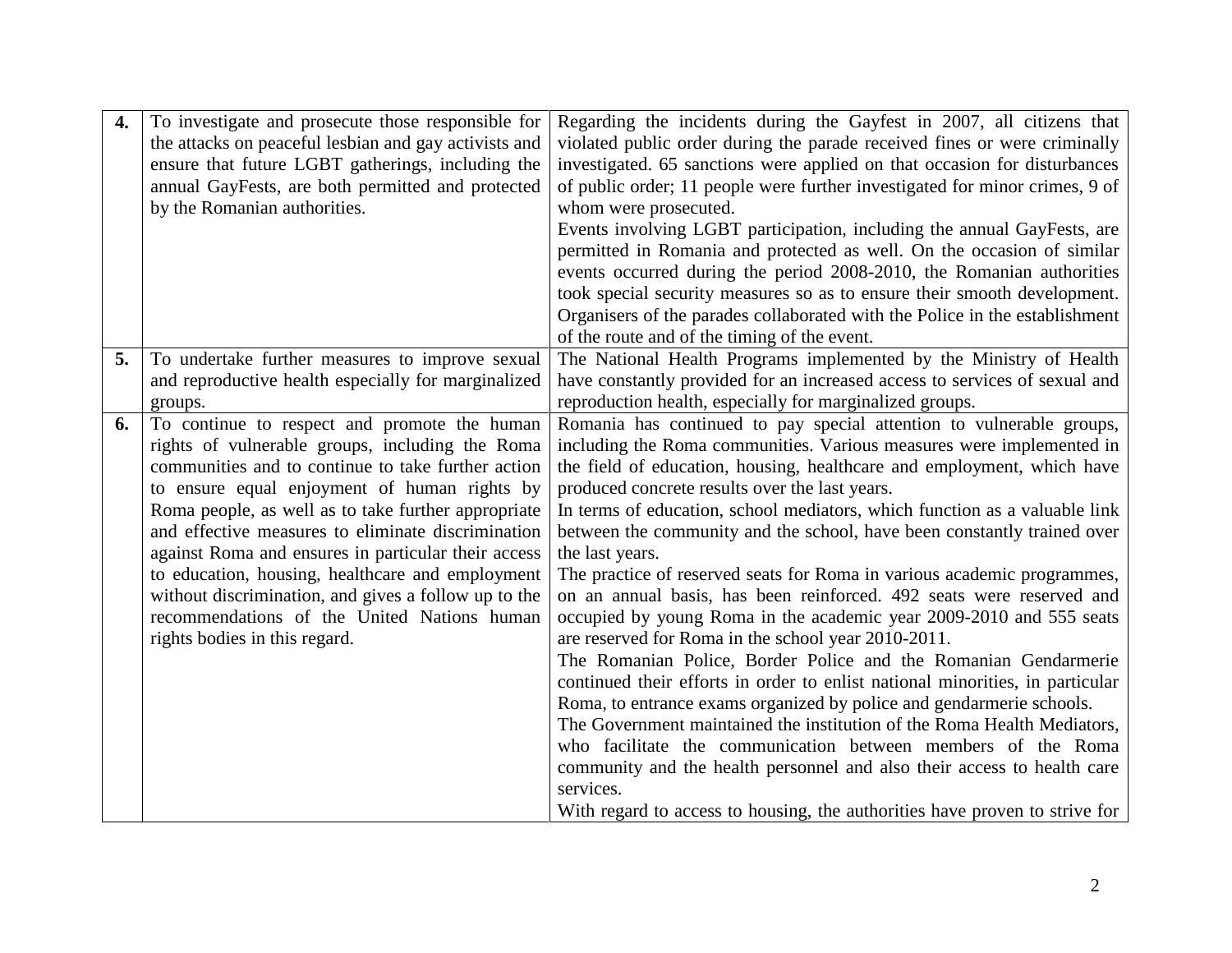|  | making the best use of the available resources and provide persons in need   |
|--|------------------------------------------------------------------------------|
|  |                                                                              |
|  | with adequate social housing, irrespective of their ethnicity.               |
|  | The Government initiated in 2008 a pilot program "Social housing for the     |
|  | Roma communities", financed from the state budget and intends to             |
|  | implement social housing projects in the 8 development regions of            |
|  | Romania, in locations determined in cooperation with the local authorities   |
|  | and the National Agency for Roma. In 2010, a number of 301 apartments        |
|  | are expected to be constructed.                                              |
|  | In case of evictions (which are motivated by the necessity to restore the    |
|  | legality or to protect the physical integrity or the property of the persons |
|  | involved), the Government seeks the appropriate solutions to provide         |
|  | adequate housing alternatives available within the existing financial        |
|  | constraints.                                                                 |
|  | The National Agency for Cadastre and Legal Registration is currently         |
|  | implementing the CESAR Project, aiming at registering in the integrated      |
|  | cadastre and land books, the properties from a number of 19 counties. A      |
|  | component of the CESAR Project consists of a public campaign aiming at       |
|  |                                                                              |
|  | informing the citizens belonging to Roma communities about the benefits      |
|  | of this program. The CESAR Project pays grate attention to the social        |
|  | aspects of the registering process of properties, taking thus into           |
|  | consideration the special situations that may occur (e.g. lack of property   |
|  | documents, lack of marriage certificates due to customary marriages, etc).   |
|  | The National Agency for Employment has succeeded to improving the            |
|  | access of the Roma to the labour market, by taking measures such as:         |
|  | organising special Job Fairs and advertising such actions, as well as the    |
|  | rights of the Roma, by means of press conferences, radio and TV              |
|  | appearances; organising employment caravans in the Roma communities,         |
|  | with a view to identifying employment opportunities, as well as providing    |
|  | information on the rights and obligations of the Roma and the services       |
|  | they may benefit from in view of securing employment; developing             |
|  | partnerships with the National Agency for Roma and with NGOs actively        |
|  | Roma;<br>partnership with the Roma<br>supporting<br>the<br>Centre            |
|  | AMARERROMENTZA "Vocational counselling and job-matching                      |
|  | centres for the Roma", partnership with the Resource Centre for the Roma     |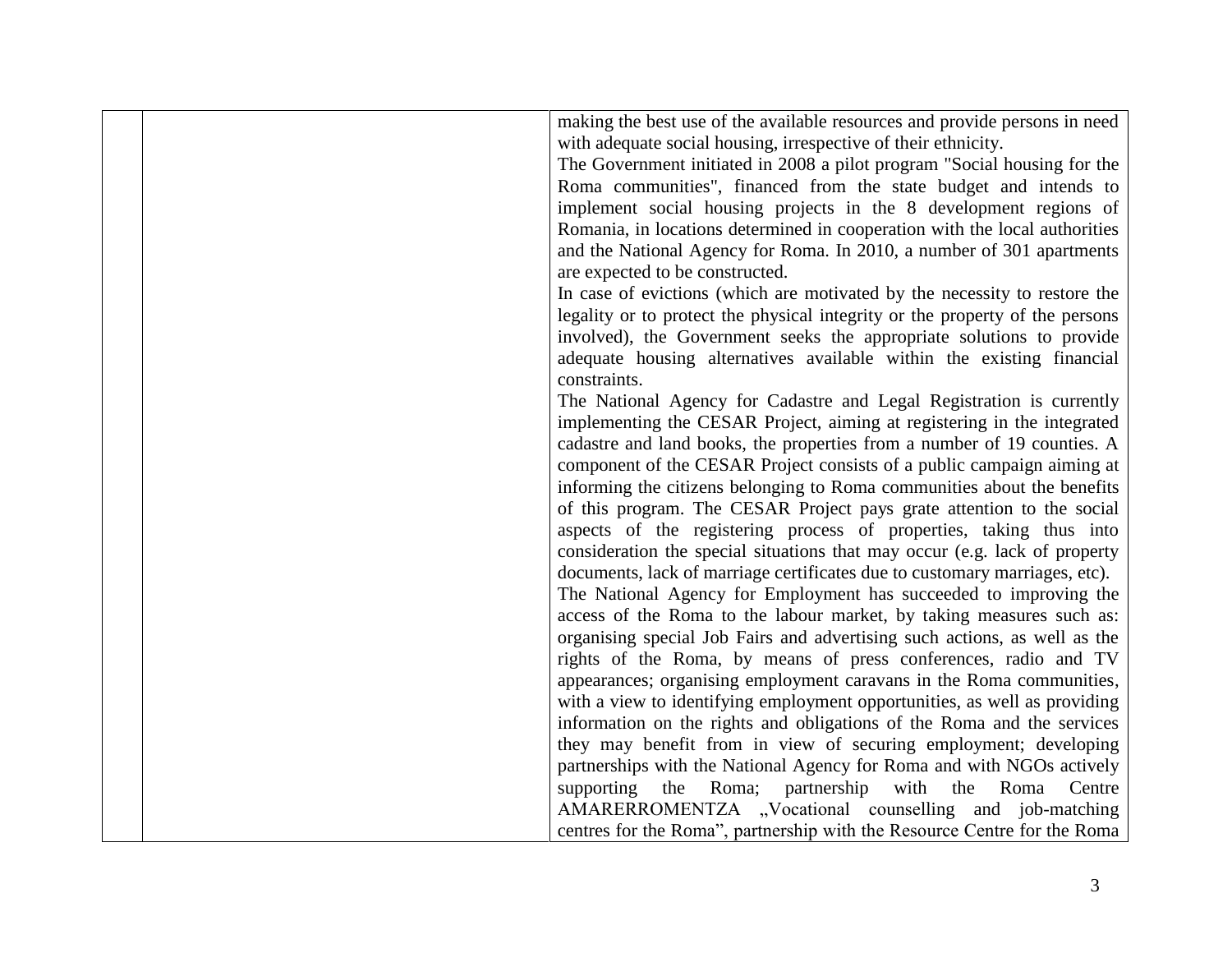|    |                                                                                                                                                                                                         | Communities "Supporting the development of the Roma communities in<br>the NW and Centre development regions".<br>The National Agency for Roma received 25 million Euros in 2008, from the<br>European Social Fund, for projects dedicated to improving the participation of<br>Roma on the labour market. The Government followed a complex approach,<br>covering not only the employment objective per se, but also the provision of<br>adequate training and diversification of opportunities for their integration in<br>the labour market.                                                                                                                                                                                                                                                                                                                                                                                        |
|----|---------------------------------------------------------------------------------------------------------------------------------------------------------------------------------------------------------|---------------------------------------------------------------------------------------------------------------------------------------------------------------------------------------------------------------------------------------------------------------------------------------------------------------------------------------------------------------------------------------------------------------------------------------------------------------------------------------------------------------------------------------------------------------------------------------------------------------------------------------------------------------------------------------------------------------------------------------------------------------------------------------------------------------------------------------------------------------------------------------------------------------------------------------|
| 7. | develop<br>further<br>combat<br>To<br>measures<br>to<br>against<br>discrimination<br>people<br>living<br>with<br>disabilities, including by providing improved access<br>to social and health services. | Based on objectives set out in the National Strategy for the protection,<br>integration and social inclusion of persons with disabilities for 2006-2013<br>and its related Action Plan, the National Authority for Persons with<br>Disabilities, together with the Ministry of Health and the Ministry of<br>Labour, Family and Social Protection, undertook a series of measures (in<br>the fields of health protection, professional education and training, labour<br>and adaptation of the workplace, professional orientation and<br>reconversion, social assistance, dwelling, arrangement of personal life<br>surroundings, transport, access to the physical, informational and<br>communicational environment; spending of leisure time, access to culture,<br>sport, tourism, legal assistance, fiscal facilities) meant to ensure the same<br>rights for people with disabilities as for the other members of the society. |
| 8. | To strengthen its efforts in bringing more equity in<br>ensuring rights and opportunities of rural<br>communities especially, ethnic minorities, women<br>and children who live in those areas.         | The 2007-2013 National Strategy for Implementing Measures on<br>Preventing and Combating Discrimination aims at ensuring equal rights<br>for all persons, irrespective of their ethnicity, gender, age or origin.<br>Based on the conclusions of a recent governmental survey, the situation of<br>women in the rural areas still needs to be addressed more vigorously, in<br>the context of the general awareness-raising measures on women's rights.<br>As part of its efforts to re-launch the education in the rural areas, Ministry<br>of Education, Research and Youth implemented a programme, in<br>partnership with the World Bank, for the period 2003-2009, with the<br>purpose to ensure the adequate sanitary conditions in schools from<br>disadvantaged areas and to provide for furniture and rehabilitation works<br>in 1500 schools from the undergraduate educational system.                                     |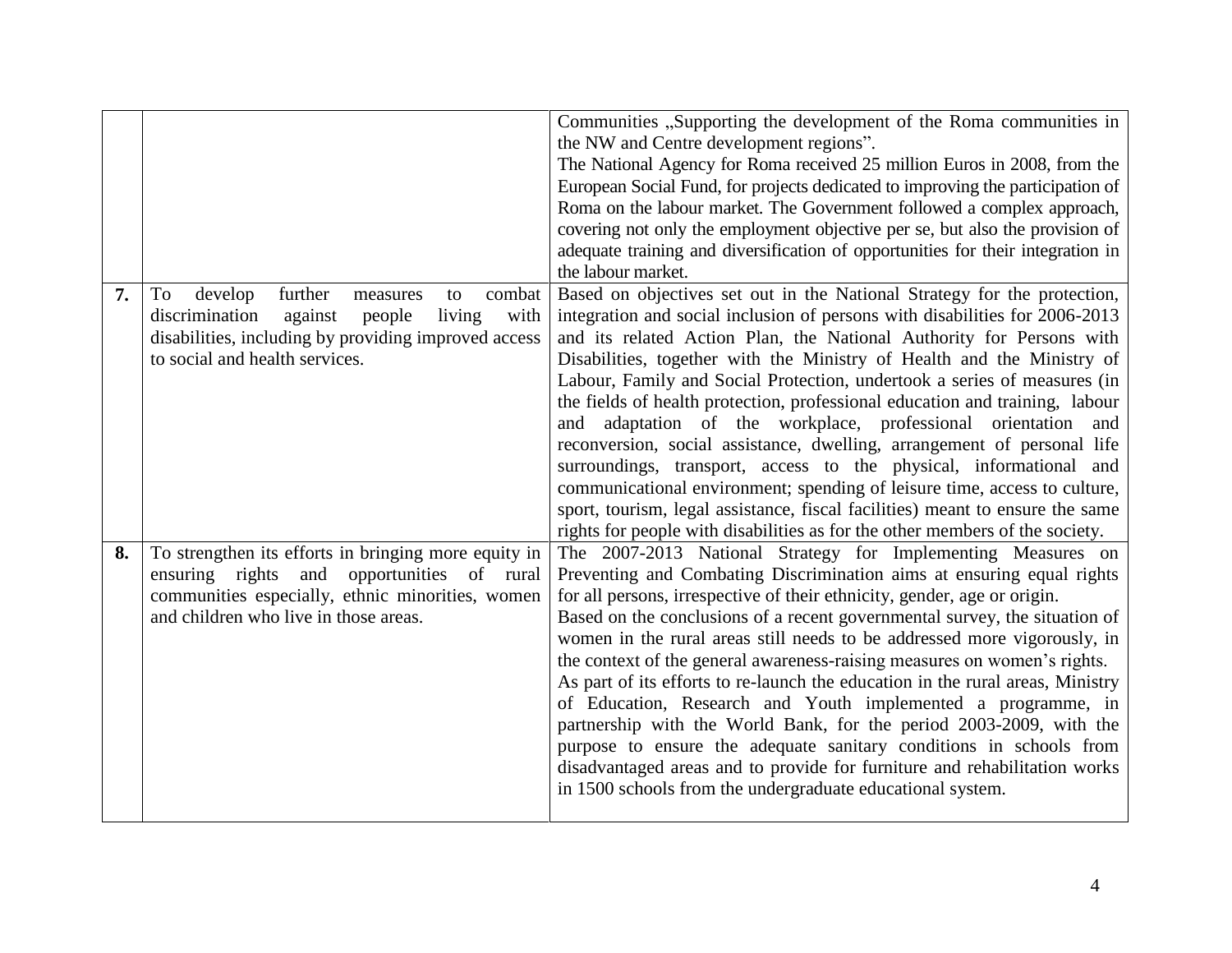| 9.  | To ensure that people living with HIV/AIDS,            | The Governmental Ordinance nr. 37/2000 on the prevention and                    |
|-----|--------------------------------------------------------|---------------------------------------------------------------------------------|
|     | especially children, can fully enjoy their human       | sanctioning of all forms of discrimination, as subsequently modified,           |
|     | rights through, among others, equitable access to      | offers a comprehensive definition of the concept of "discrimination", as        |
|     | basic services and education; to provide effective     | any distinction, exclusion, restriction or preference based on race,            |
|     | sanctions for discrimination against people living     | nationality, ethnic origin, language, religion, social origin, beliefs, gender, |
|     | with HIV, to ban mandatory HIV testing as a            | sexual orientation, age, disability, chronic non-infectious disease, HIV        |
|     | condition of employment and to ensure that persons     | infection, appurtenance to a disadvantaged category or any other criteria       |
|     | living with HIV are not arbitrarily prevented from     | which have the purpose or effect of nullifying or impairing the                 |
|     | working or attending vocational schools; to            | recognition, enjoyment or exercise, on an equal footing, of human rights        |
|     | continue to take further action to combat the          | and fundamental freedoms in the political, economic, social, cultural or        |
|     | prevalence of HIV/AIDS among children and              | any other field of public life. The Ordinance prohibits and sanctions           |
|     | discrimination<br>against<br>people<br>living<br>with  | discriminatory acts committed by natural and legal persons, in all their        |
|     | HIV/AIDS by providing adequate treatment and           | forms (direct discrimination, indirect discrimination, harassment, multiple     |
|     | information.                                           | discrimination, order to discriminate and victimization).                       |
|     |                                                        | According to the Labour Code, a person can get employed only based on a         |
|     |                                                        | medical certificate, which indicates that the respective person is capable to   |
|     |                                                        | carry out the required work. Hence, there is no obligation for HIV testing      |
|     |                                                        | upon getting hired.                                                             |
|     |                                                        | Romania implemented a national program focused on combating the                 |
|     |                                                        | HIV/AIDS and on improving the medical assistance provided to people             |
|     |                                                        | diagnosed with HIV/AIDS.                                                        |
| 10. | To continue its efforts in combating discrimination    | The 2007-2013 National Strategy for Implementing Measures on                    |
|     | and to take additional measures to fight               | Preventing and Combating Discrimination, which is still under                   |
|     | discrimination against minorities, including the       | implementation, focuses on categories most exposed to discrimination            |
|     | Roma population, as well as homosexuals and            | such as Roma, persons with disabilities and people living with HIV/AIDS.        |
|     | persons living with HIV/AIDS, and to continue the      | For more details, idem as for recommendations 6 and 9.                          |
|     | adoption of measures, including awareness raising      |                                                                                 |
|     | programmes, against negative prejudices and            |                                                                                 |
|     | discrimination against people living with HIV and      |                                                                                 |
|     | sexual minorities.                                     |                                                                                 |
| 11. | To continue to work on improving the situation of      | Although the main objectives of child protection reforms have already           |
|     | children's rights, in particular Roma children's right | been achieved, changes are still ongoing as part of the adaptation process      |
|     | in the areas of health care and education and to       | to the realities of contemporary Romanian society and to the best interests     |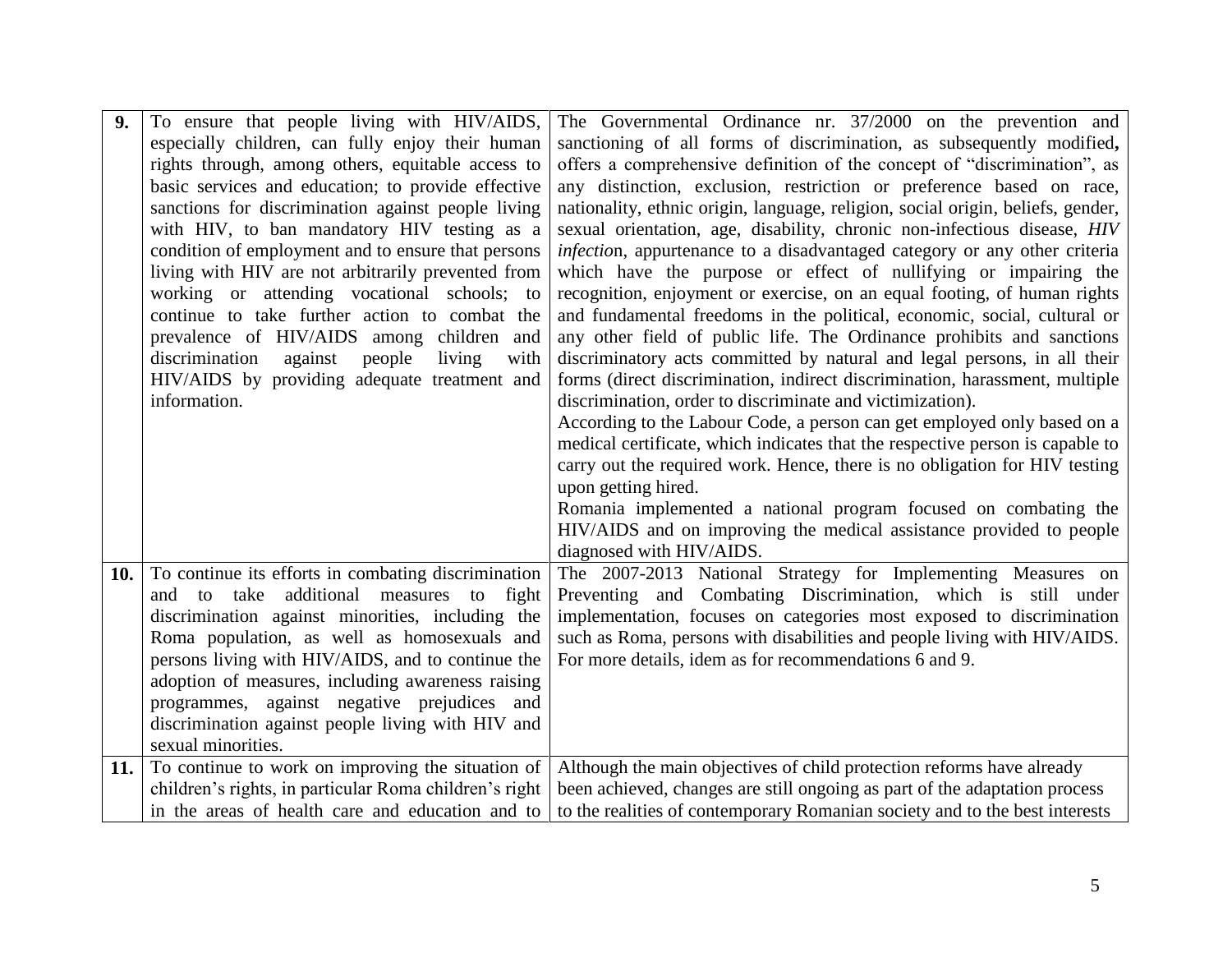|     | work on the negative attitudes and prejudices by the     | and needs of the Romanian children.                                                                                                              |
|-----|----------------------------------------------------------|--------------------------------------------------------------------------------------------------------------------------------------------------|
|     | general public, in political discourse and media         | Given the high priority of children's rights on the national political agenda                                                                    |
|     | presentations, on police brutality and discrimination    | since 1990, the general public and the authorities have become more                                                                              |
|     | and to raise awareness of the need to improve the        | educated on child-related topics. Nevertheless, the Government needs to                                                                          |
|     | overall situation of human rights; and to guarantee      | continue its efforts in the area.                                                                                                                |
|     | better the rights of the child, especially the rights to | No complaint concerning ill-treatment or abuse of children by Police                                                                             |
|     | civil registry, education, health and protection         | officers was referred to the Police from 2007 on.                                                                                                |
|     | against violence.                                        | The children's access to medical and recovery services is guaranteed,                                                                            |
|     |                                                          | without any discrimination, by the State and the related costs are borne by                                                                      |
|     |                                                          | the National Fund for Health Social Insurances and the state budget. All                                                                         |
|     |                                                          | children up to 18 years old benefit from free insurance, in the absence of                                                                       |
|     |                                                          | any contribution to the National Fund for Health Social Insurances.                                                                              |
|     |                                                          | For reducing phenomena such as school dropout and absenteeism, the                                                                               |
|     |                                                          | Ministry of Education, Research and Youth has developed educational                                                                              |
|     |                                                          | programmes for supporting school participation throughout the entire<br>undergraduate system, such as: supporting the education of disadvantaged |
|     |                                                          | groups (PHARE Programme "Access to education for disadvantaged                                                                                   |
|     |                                                          | groups", "The Second Chance" Programme); offering financial support                                                                              |
|     |                                                          | and school transport (Programmes: "Money for high school", EURO 200,                                                                             |
|     |                                                          | "Roll and Milk"); the rehabilitation of the educational facilities and the                                                                       |
|     |                                                          | building of new educational units (kindergartens, school campus), the                                                                            |
|     |                                                          | programme for relaunching school education.                                                                                                      |
|     |                                                          |                                                                                                                                                  |
| 12. | efforts<br>intensify<br>To<br>implement<br>to<br>the     | The national legislation covers any form of violence, abuse (including of                                                                        |
|     | recommendations made by the Special Rapporteur           | sexual nature), bad treatment or negligence targeting children. Based on                                                                         |
|     | on the sale of children, child prostitution and child    | the existing legislative framework, the Government also adopted the                                                                              |
|     | pornography and the Special Rapporteur on human          | National Action Plan for preventing and fighting sexual abuse and sexual                                                                         |
|     | rights of migrants.                                      | exploitation of children for commercial purposes. The efforts of the                                                                             |
|     |                                                          | authorities focussed, inter alia, on supporting and developing specialized                                                                       |
|     |                                                          | services accessible to child victims, including the creation of specialized                                                                      |
|     |                                                          | emergency and social rehabilitation centres.                                                                                                     |
|     |                                                          | Romania has assumed an active role within the regional and international                                                                         |
|     |                                                          | networks which fight against sexual abuse of children and young people,                                                                          |
|     |                                                          | as well as against sale and trafficking for commercial purposes.                                                                                 |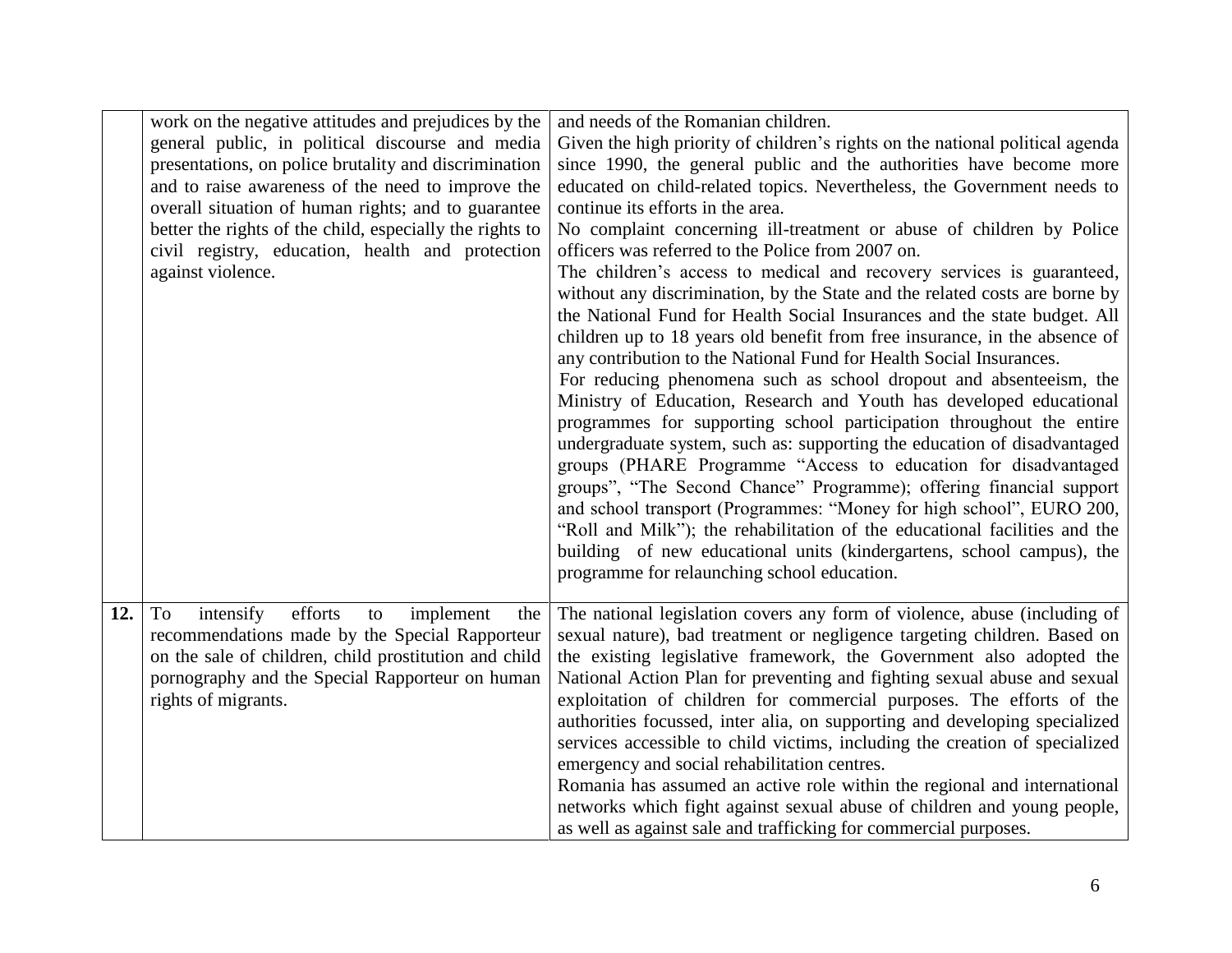|     |                                                                                                                                                                                                                                                                                                                            | The authorities also developed awareness-raising programmes and<br>campaigns addressed to the general public. Information was also provided<br>in the educational units (e.g. meeting with pupils, debates on personal<br>safety etc). Partnership protocols have been closed between the county<br>police inspectorates, other responsible institutions and the NGOs.<br>The 2007 Lanzarote Convention on the protection of children against<br>sexual exploitation and sexual abuse is approaching the final stage of<br>ratification, having already been submitted to the Parliament.                                                                                                                                                                                                                                                                                                                                                                                                                                                                                                                                                                                        |
|-----|----------------------------------------------------------------------------------------------------------------------------------------------------------------------------------------------------------------------------------------------------------------------------------------------------------------------------|----------------------------------------------------------------------------------------------------------------------------------------------------------------------------------------------------------------------------------------------------------------------------------------------------------------------------------------------------------------------------------------------------------------------------------------------------------------------------------------------------------------------------------------------------------------------------------------------------------------------------------------------------------------------------------------------------------------------------------------------------------------------------------------------------------------------------------------------------------------------------------------------------------------------------------------------------------------------------------------------------------------------------------------------------------------------------------------------------------------------------------------------------------------------------------|
| 13. | expressly prohibit corporal<br>To,<br>inter<br>alia,<br>punishment in the home, school and institutions and<br>to promote alternative methods of discipline.                                                                                                                                                               | The 2004 law on the protection and promotion of the rights of the child<br>expressly prohibits corporal punishment of children in any circumstances.<br>Any disciplinary actions applied in schools must be taken in observance of<br>the child's dignity. Physical punishments or those affecting the child's<br>physical and mental development or emotional state are forbidden.                                                                                                                                                                                                                                                                                                                                                                                                                                                                                                                                                                                                                                                                                                                                                                                              |
| 14. | To take effective steps to ensure the implementation<br>of the Convention on the Rights of the Child and<br>the ILO Conventions No. 138 concerning Minimum<br>Age for Admission to Employment and No. 182<br>concerning the Prohibition and Immediate Action<br>for the Elimination of the Worst Forms of Child<br>Labour. | Romania took concrete steps to ensure the implementation of those<br>conventions in the past, but has continued to work towards increasing the<br>effectiveness of such measures.<br>Relating to the implementation of the ILO Convention No. 182, the<br>Government approved the Decision no. 867/14 August 2009 concerning<br>the prohibition of dangerous forms of child labor, which also includes a<br>list of such forms of child labor.<br>This document lays out operational definitions for the concepts introduced<br>by the ILO Convention No. 182, including criteria for indicating<br>dangerous forms of child labor, as useful instruments for employers,<br>experts in the field of child protection, law enforcement structures and<br>civil society.<br>The Decision is applicable to all employers from the formal sector, as well<br>as from the informal sector, including NGOs, authorized natural persons,<br>family associations and also individuals who are using child labor.<br>Moreover, the Decision introduces a series of methodological approaches<br>regarding the identification and the referral of children victims or children<br>in risk. |
|     | <b>15.</b> To enhance measures aimed at improving women's                                                                                                                                                                                                                                                                  | The National Agency for Equal Opportunities between Women and Men                                                                                                                                                                                                                                                                                                                                                                                                                                                                                                                                                                                                                                                                                                                                                                                                                                                                                                                                                                                                                                                                                                                |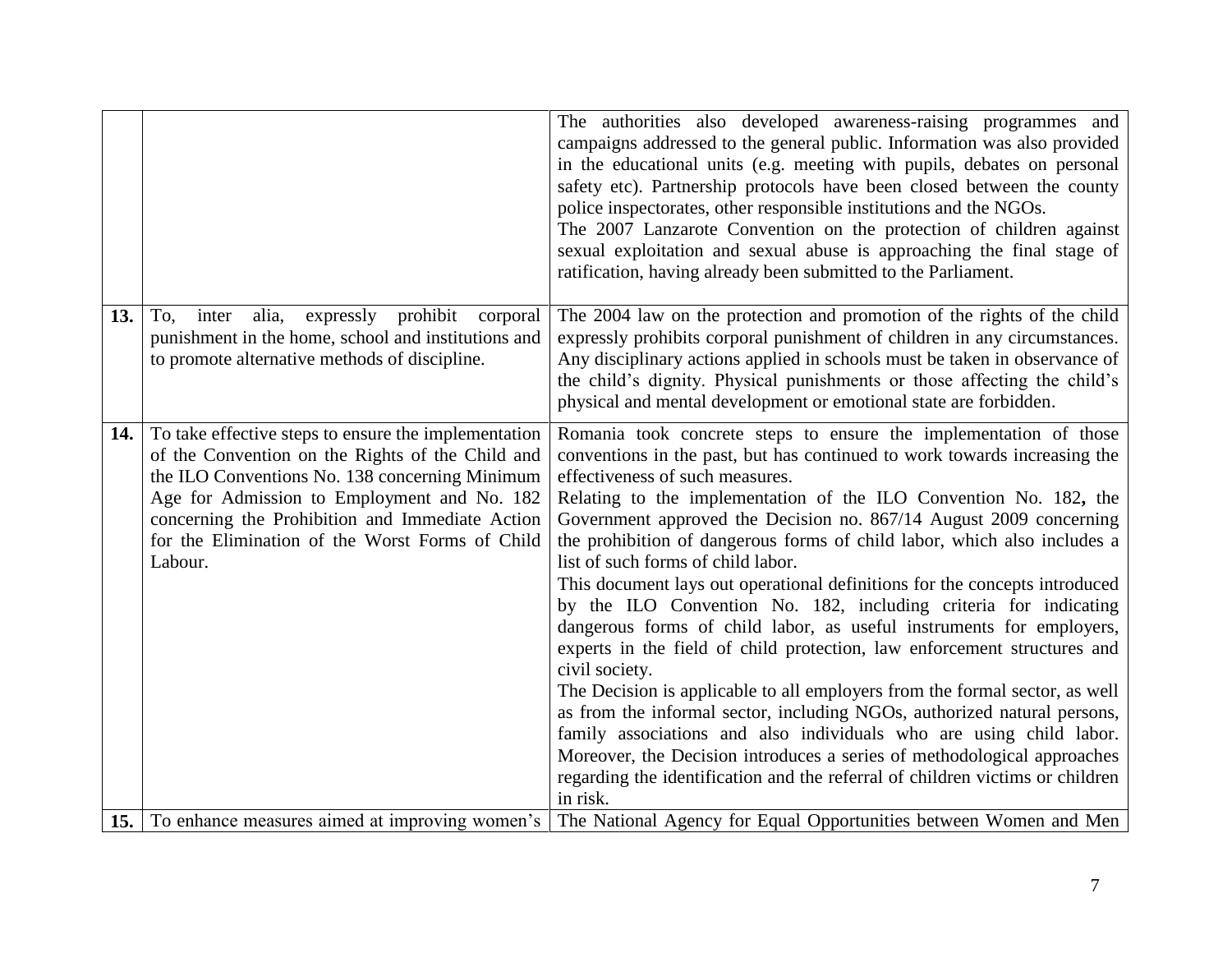|     | rights through education, in particular for the Roma<br>and rural women and that there should be<br>awareness campaigns for education on human<br>rights and in particular for women's rights.                                                                                                                                                                                                                                                                                                                  | has implemented projects such as "The network of pilot centres for women<br>- ESTHIA" and "FemRRom - Improving access of Roma women on the<br>labour market and supporting the social economy". The Agency has also<br>undertaken several information and awareness campaigns on women's                                                                                                                                                                                                                                                                                                                                                                                                                                                                                                                                                                                                                                 |
|-----|-----------------------------------------------------------------------------------------------------------------------------------------------------------------------------------------------------------------------------------------------------------------------------------------------------------------------------------------------------------------------------------------------------------------------------------------------------------------------------------------------------------------|--------------------------------------------------------------------------------------------------------------------------------------------------------------------------------------------------------------------------------------------------------------------------------------------------------------------------------------------------------------------------------------------------------------------------------------------------------------------------------------------------------------------------------------------------------------------------------------------------------------------------------------------------------------------------------------------------------------------------------------------------------------------------------------------------------------------------------------------------------------------------------------------------------------------------|
|     |                                                                                                                                                                                                                                                                                                                                                                                                                                                                                                                 | rights.                                                                                                                                                                                                                                                                                                                                                                                                                                                                                                                                                                                                                                                                                                                                                                                                                                                                                                                  |
| 16. | To systematically and continuously integrate gender<br>perspective in the follow up process to the review.                                                                                                                                                                                                                                                                                                                                                                                                      | A new Strategy in the field of Equal Opportunities between Women and<br>Men, for 2010-2012, was adopted by the Government, after consultation of<br>the relevant authority with all interested parties. This document aims at<br>ensuring gender mainstreaming in all national policies and programs.                                                                                                                                                                                                                                                                                                                                                                                                                                                                                                                                                                                                                    |
| 17. | To adopt and effectively implement measures to<br>prevent and eliminate domestic violence against<br>women and to strengthen the efforts made to<br>combat violence against women by way of<br>information, prevention, protection of victims and<br>punishment of the perpetrators.                                                                                                                                                                                                                            | A new strategy to combat domestic violence for 2008-2013 and its related<br>Action Plan are currently implemented. On this basis, a project on<br>"Prevention of the family violence in the rural environment" was<br>undertaken between September 2008 and September 2009, aiming at<br>increasing the expertise of the Police officers that are responsible with<br>prevention and victim protection activities.<br>Moreover, the Police and the National Agency for Equal Opportunities<br>between Men and Women undertook preventive campaigns directed at<br>informing potential victims with regard to the impact of domestic violence<br>and its social consequences and at encouraging victims/other citizens to<br>promptly report such cases.                                                                                                                                                                  |
| 18. | To take additional measures to combat human<br>trafficking, including the provision of training for<br>police in dealing with victims of human trafficking<br>and sexual abuse, and the implementation of a<br>system of witness protection in cases of trafficking<br>and to strengthen protection of victims of<br>trafficking against criminalization, as well as to<br>continue to improve the protection and assistance to<br>victims, as well as to raise public awareness on the<br>risks of trafficking | The Romanian Government adopted a National Strategy against<br>Trafficking in Persons and a National Action Plan for the Strategy's<br>implementation for 2008-2010. With the view to implementing the Action<br>Plan, the National Agency against Trafficking in Persons concluded<br>cooperation protocols with several institutions, such as: the General<br>Inspectorate of Border Police, the National Office of Trade Registry, the<br>Ministry of Health and non-governmental organizations (e.g. Save the<br>Children Romania, the Ecumenical Association of the Churches in<br>Romania (AIDRom), the Institute for Social Policies).<br>In the framework of national and international projects related to<br>trafficking in human beings, the Romanian police officers are constantly<br>trained for ensuring the success of their interaction with victims of<br>trafficking and of their protective mission. |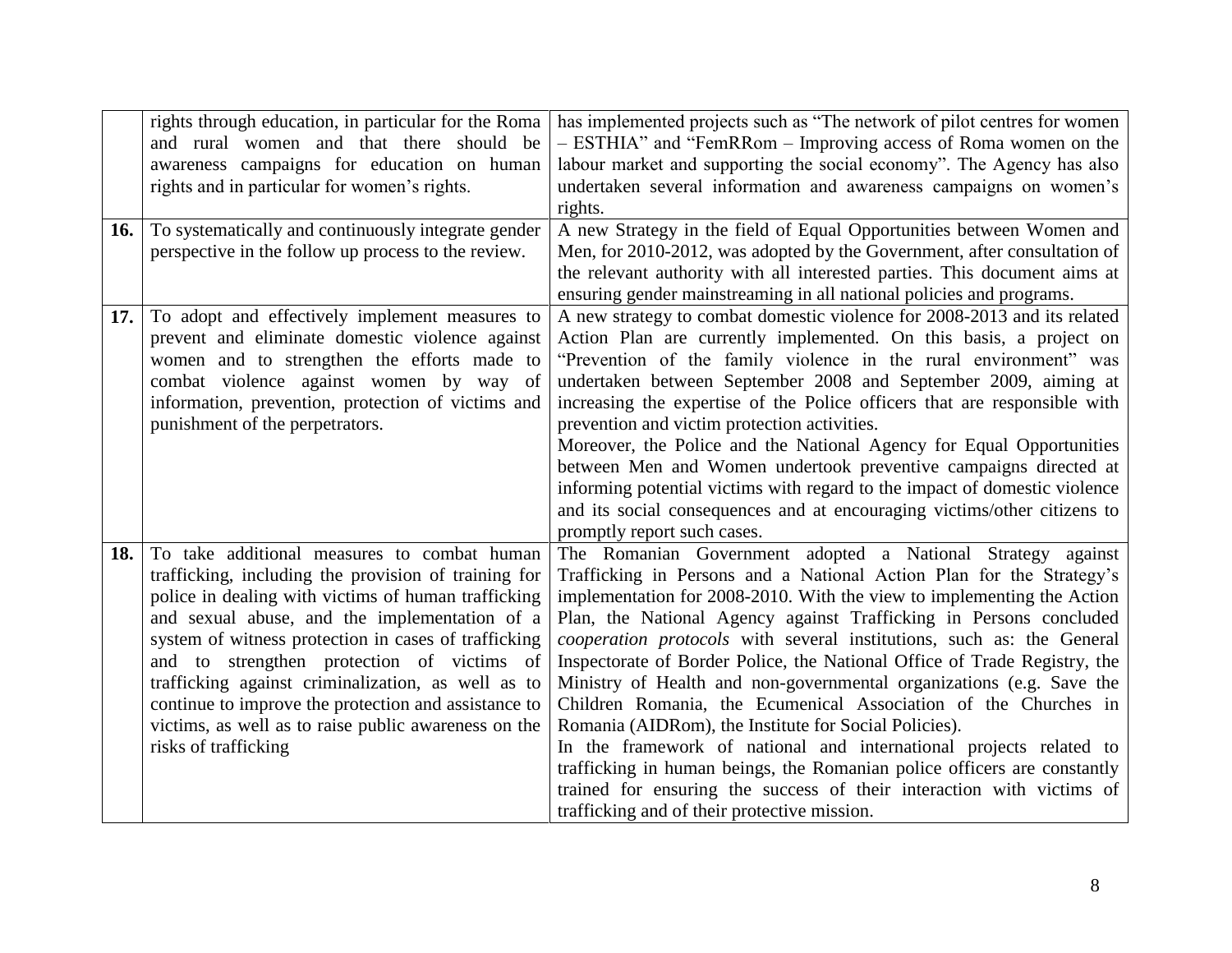|     |                                                      | Moreover, the National Agency against Trafficking in Persons                  |
|-----|------------------------------------------------------|-------------------------------------------------------------------------------|
|     |                                                      | implements, through its regional centres, the "Program of coordination of     |
|     |                                                      | victims – witnesses/third party in criminal proceedings", which aims at       |
|     |                                                      | ensuring permanent contact between its staff and the victims, offering        |
|     |                                                      | information about the rights victims have and the legal aspects of            |
|     |                                                      | proceedings.                                                                  |
|     |                                                      | According to the Witness Protection Law no. 682/2002, a witness to a          |
|     |                                                      | serious crime, such as trafficking in persons, can be included in the         |
|     |                                                      | witness protection programme, based on the decision of a prosecutor or a      |
|     |                                                      | court.                                                                        |
|     |                                                      | Victims of trafficking in human beings are also provided with assistance      |
|     |                                                      | and protection services, either in centres set up by the State, in accordance |
|     |                                                      | with art. 32 of Law no.678/2001 regarding the prevention and fighting         |
|     |                                                      | against trafficking in persons, or in centres organized by NGOs.              |
|     |                                                      | The Romanian authorities also undertook several campaigns meant to raise      |
|     |                                                      | public awareness on the risks of trafficking, as follows: "Your money         |
|     |                                                      | makes the drug dealers reachYour money murders souls!", organised             |
|     |                                                      | between October 2008 - June 2009; "the Man with two faces", a national        |
|     |                                                      | campaign launched in July 2009, in order to prevent the sexual                |
|     |                                                      | exploitation of women; "REACT" – Raising awareness and Empowerment            |
|     |                                                      | against Child Trafficking, a project targeting children.                      |
| 19. | To harmonize further its legislation in the field of | The report of the 8th UPR session states that Romania accepted all the        |
|     | religious freedom with international standards.      | recommendations, except for two of them, among which the                      |
|     |                                                      | recommendation 18, concerning "the need to further harmonize its              |
|     |                                                      | legislation in the field of religious freedom with international standards".  |
|     |                                                      | The report further sets out that "With regard to its legislation regarding    |
|     |                                                      | freedom of religion, Romania considered that its 2006 law is in line with     |
|     |                                                      | international standards. The Romanian legislation provides for a              |
|     |                                                      | framework that ensures the non-discriminatory exercise of the freedom of      |
|     |                                                      | conscience by all Romanian citizens. The new law establishes a                |
|     |                                                      | transparent system for the recognition of religious denominations. The law    |
|     |                                                      | also regulates the institution of religious associations. Both religious      |
|     |                                                      | denominations and religious associations represent associative structures     |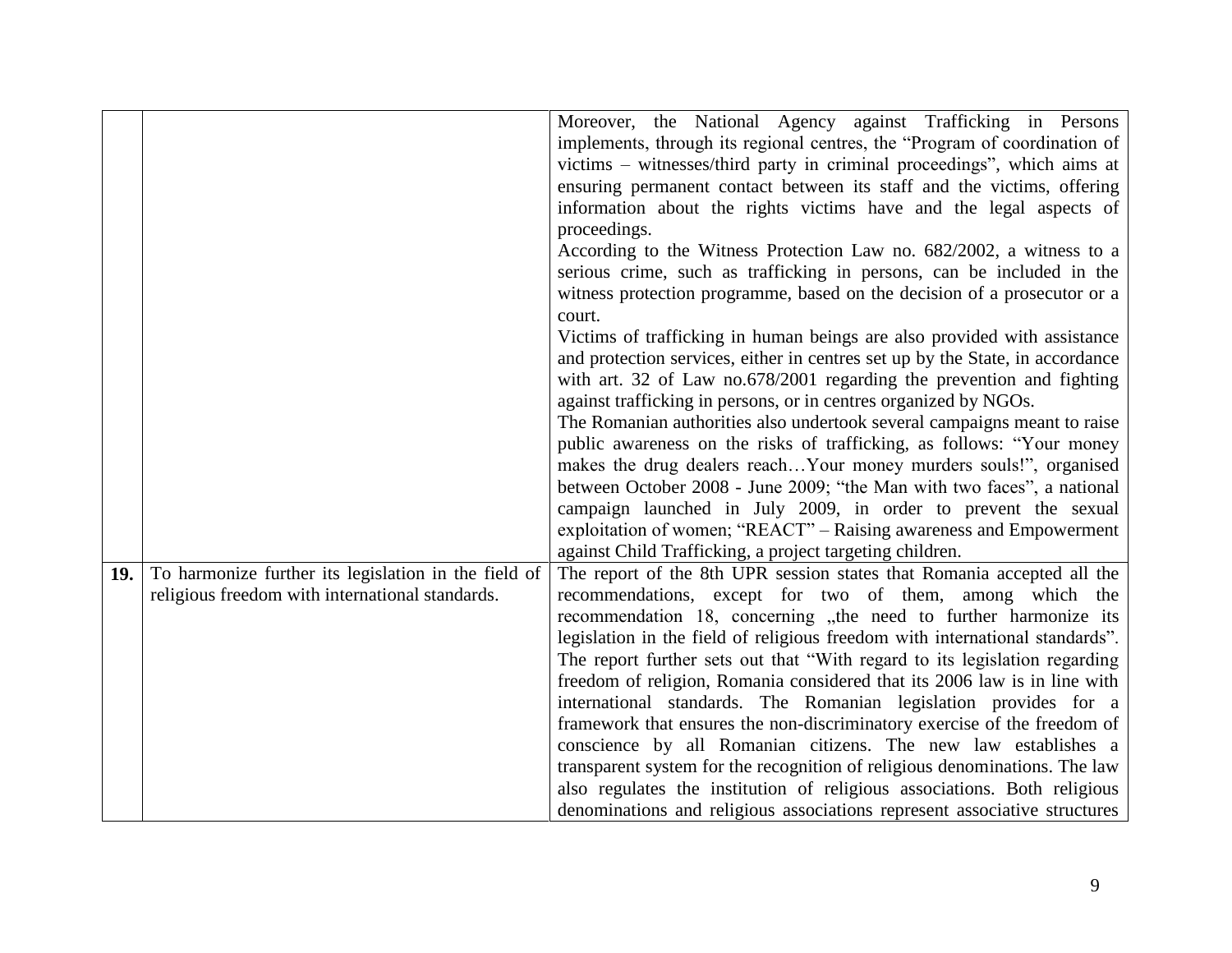|     |                                                                                                                                                                                                                                                                                                              | with legal personality and religious purpose, being differentiated only by<br>the fact that the religious denominations are granted de jure the status of<br>public utility and, therefore, benefit from direct financial support from the<br>State. This delineation does not infringe, in any way, upon a person's right<br>to freely exercise his/her religion or belief. In addition, the religious<br>associations also benefit from a series of fiscal exemptions."                                                                                                                                                                                                                                                                                                                                                                                                                                                                                                                                                                              |
|-----|--------------------------------------------------------------------------------------------------------------------------------------------------------------------------------------------------------------------------------------------------------------------------------------------------------------|--------------------------------------------------------------------------------------------------------------------------------------------------------------------------------------------------------------------------------------------------------------------------------------------------------------------------------------------------------------------------------------------------------------------------------------------------------------------------------------------------------------------------------------------------------------------------------------------------------------------------------------------------------------------------------------------------------------------------------------------------------------------------------------------------------------------------------------------------------------------------------------------------------------------------------------------------------------------------------------------------------------------------------------------------------|
| 20. | To take steps to reassess the measures needed to                                                                                                                                                                                                                                                             | The relevant authorities are monitoring the situation of the implementation                                                                                                                                                                                                                                                                                                                                                                                                                                                                                                                                                                                                                                                                                                                                                                                                                                                                                                                                                                            |
|     | ensure that the principle of freedom of religion or                                                                                                                                                                                                                                                          | of the principle of freedom of religion or belief and are ready to react in                                                                                                                                                                                                                                                                                                                                                                                                                                                                                                                                                                                                                                                                                                                                                                                                                                                                                                                                                                            |
|     | belief is implemented without discrimination.                                                                                                                                                                                                                                                                | case any discrimination is perceived.                                                                                                                                                                                                                                                                                                                                                                                                                                                                                                                                                                                                                                                                                                                                                                                                                                                                                                                                                                                                                  |
| 21. | To strengthen its efforts to protect the rights to<br>freedom of religion by ensuring that persons<br>belonging to religious minorities are able to freely<br>exercise their religion and that rights of persons<br>belonging to religious minorities are protected and<br>respected without discrimination. | Law no. 489/2006 on the religious freedom and the general regime of<br>religious denominations provides and ensures religious freedom to the<br>persons belonging to religious minorities. Both the 2006 Law and the<br>Governmental Ordinance no.137/2001 on the prevention and sanctioning<br>of all forms of discrimination, as further revised, prohibit any form of<br>discrimination based on religion. The 2006 Law forbids any requirement<br>to mention one person's religion in his/her relations with public authorities<br>or private law entities. Also, using personal data relating to religious<br>beliefs or appurtenance to a religious denomination is prohibited unless the<br>respective person has expressly consented in this regard or for the purpose<br>of a legally approved census.<br>Another important aspect is that freedom of religious education is<br>guaranteed, as well as the right of parents or legal tutors to ensure, in<br>accordance with their own convictions, the education of their minor<br>children. |
| 22. | To be more proactive in identifying and putting a                                                                                                                                                                                                                                                            | Up to present, the relevant Romanian authority, the State Secretariat for                                                                                                                                                                                                                                                                                                                                                                                                                                                                                                                                                                                                                                                                                                                                                                                                                                                                                                                                                                              |
|     | stop to religious intolerance.                                                                                                                                                                                                                                                                               | Religious Denominations, has not received any complaint concerning acts<br>of religious defamation or intolerance from any of the religious                                                                                                                                                                                                                                                                                                                                                                                                                                                                                                                                                                                                                                                                                                                                                                                                                                                                                                            |
|     |                                                                                                                                                                                                                                                                                                              | denominations or from any individual.                                                                                                                                                                                                                                                                                                                                                                                                                                                                                                                                                                                                                                                                                                                                                                                                                                                                                                                                                                                                                  |
| 23. | To develop a coherent country-wide anti-corruption                                                                                                                                                                                                                                                           | In 2008 the Government adopted "the National anti-corruption strategy for                                                                                                                                                                                                                                                                                                                                                                                                                                                                                                                                                                                                                                                                                                                                                                                                                                                                                                                                                                              |
|     | strategy and monitor its implementation.                                                                                                                                                                                                                                                                     | the period 2008-2010 concerning vulnerable sectors and the public local                                                                                                                                                                                                                                                                                                                                                                                                                                                                                                                                                                                                                                                                                                                                                                                                                                                                                                                                                                                |
|     |                                                                                                                                                                                                                                                                                                              | administration".                                                                                                                                                                                                                                                                                                                                                                                                                                                                                                                                                                                                                                                                                                                                                                                                                                                                                                                                                                                                                                       |
|     |                                                                                                                                                                                                                                                                                                              | A Monitoring Committee was tasked with monitoring the application of<br>the Strategy on an annual basis.                                                                                                                                                                                                                                                                                                                                                                                                                                                                                                                                                                                                                                                                                                                                                                                                                                                                                                                                               |
|     |                                                                                                                                                                                                                                                                                                              |                                                                                                                                                                                                                                                                                                                                                                                                                                                                                                                                                                                                                                                                                                                                                                                                                                                                                                                                                                                                                                                        |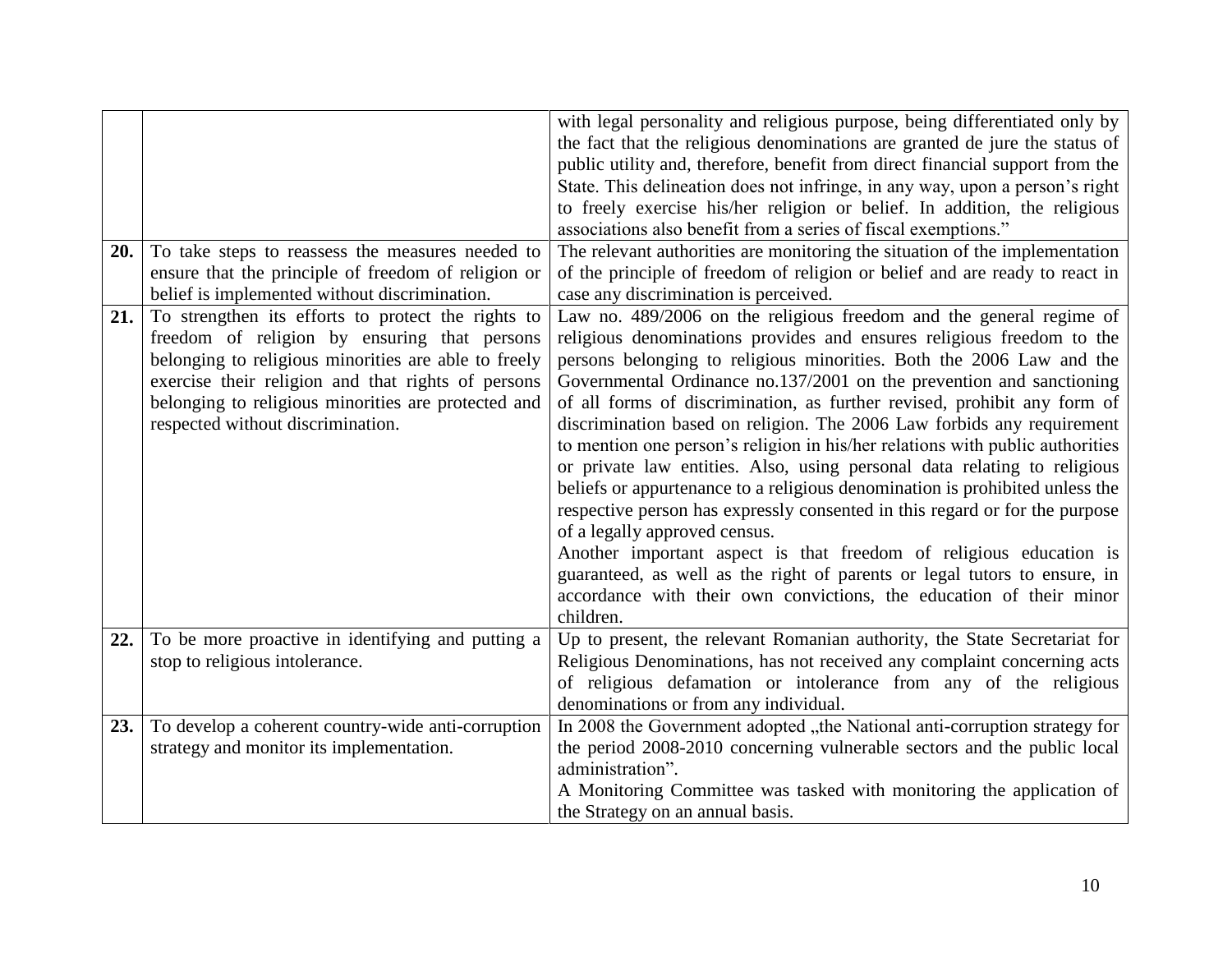|     |                                                        | Also, an expert-level Working Group was set up in order to supervise the<br>implementation of specific measures provided in this Strategy. It<br>comprises representatives of all central authorities with competencies in<br>the area, as well as representatives of 11 local public authorities. |
|-----|--------------------------------------------------------|----------------------------------------------------------------------------------------------------------------------------------------------------------------------------------------------------------------------------------------------------------------------------------------------------|
|     |                                                        | Furthermore, the Working Group prepared mid-term evaluation reports on                                                                                                                                                                                                                             |
|     |                                                        | the implementation of each sector falling under the scope of the Strategy.                                                                                                                                                                                                                         |
|     |                                                        | The reports describe not only the progress achieved in implementing these                                                                                                                                                                                                                          |
|     |                                                        | measures, but also the impact generated by these implementation efforts.<br>Proposals for rendering the anticorruption actions more efficient will be                                                                                                                                              |
|     |                                                        | presented during the next meeting of the Monitoring Committee.                                                                                                                                                                                                                                     |
|     |                                                        | In September 2010, the intermediate evaluation report was debated by the                                                                                                                                                                                                                           |
|     |                                                        | Monitoring Committee. This Committee formulated a number of                                                                                                                                                                                                                                        |
|     |                                                        | recommendations, such as:                                                                                                                                                                                                                                                                          |
|     |                                                        | drafting a new strategic document establishing new objectives for<br>$\blacksquare$                                                                                                                                                                                                                |
|     |                                                        | preventing and combating corruption within the public<br>administration;                                                                                                                                                                                                                           |
|     |                                                        | extending the monitoring of the implementation of the new                                                                                                                                                                                                                                          |
|     |                                                        | strategic document to a larger number of administrative - territorial                                                                                                                                                                                                                              |
|     |                                                        | units;                                                                                                                                                                                                                                                                                             |
|     |                                                        | elaborating certain SMART objectives, as well as identifying both                                                                                                                                                                                                                                  |
| 24. | To strengthen the capacity of the judiciary at all     | quantitative and qualitative indicators etc<br>As an essential step forward in the fulfilment of the justice reform process,                                                                                                                                                                       |
|     | levels and accelerate legal reforms, especially in the | the Civil and Criminal Procedure Codes were adopted by the Parliament                                                                                                                                                                                                                              |
|     | field of judicial treatment of high-level corruption   | on 22 June 2010.                                                                                                                                                                                                                                                                                   |
|     | as per the objective stated in the European            | In order to advance the implementation of some important reforms,                                                                                                                                                                                                                                  |
|     | Commission report of 27 June 2007 under the            | including with reference to the Procedural Codes, the Government                                                                                                                                                                                                                                   |
|     | Cooperation and Verification Mechanism.                | approved, on 23 July 2010, a draft law for accelerating the judicial                                                                                                                                                                                                                               |
|     |                                                        | procedures, the so-called "small reform law". The draft law is pending                                                                                                                                                                                                                             |
|     |                                                        | approval by the Parliament. It aims at reducing the workload of the High                                                                                                                                                                                                                           |
|     |                                                        | Court of Cassation and Justice (HCCJ), as well as reducing the workload                                                                                                                                                                                                                            |
|     |                                                        | of judges from labour and social security court sections; reducing the<br>duration of trials and increasing the efficiency of judicial proceedings in                                                                                                                                              |
|     |                                                        | criminal matters; eliminating the unjustified delays in a trial by                                                                                                                                                                                                                                 |
|     |                                                        |                                                                                                                                                                                                                                                                                                    |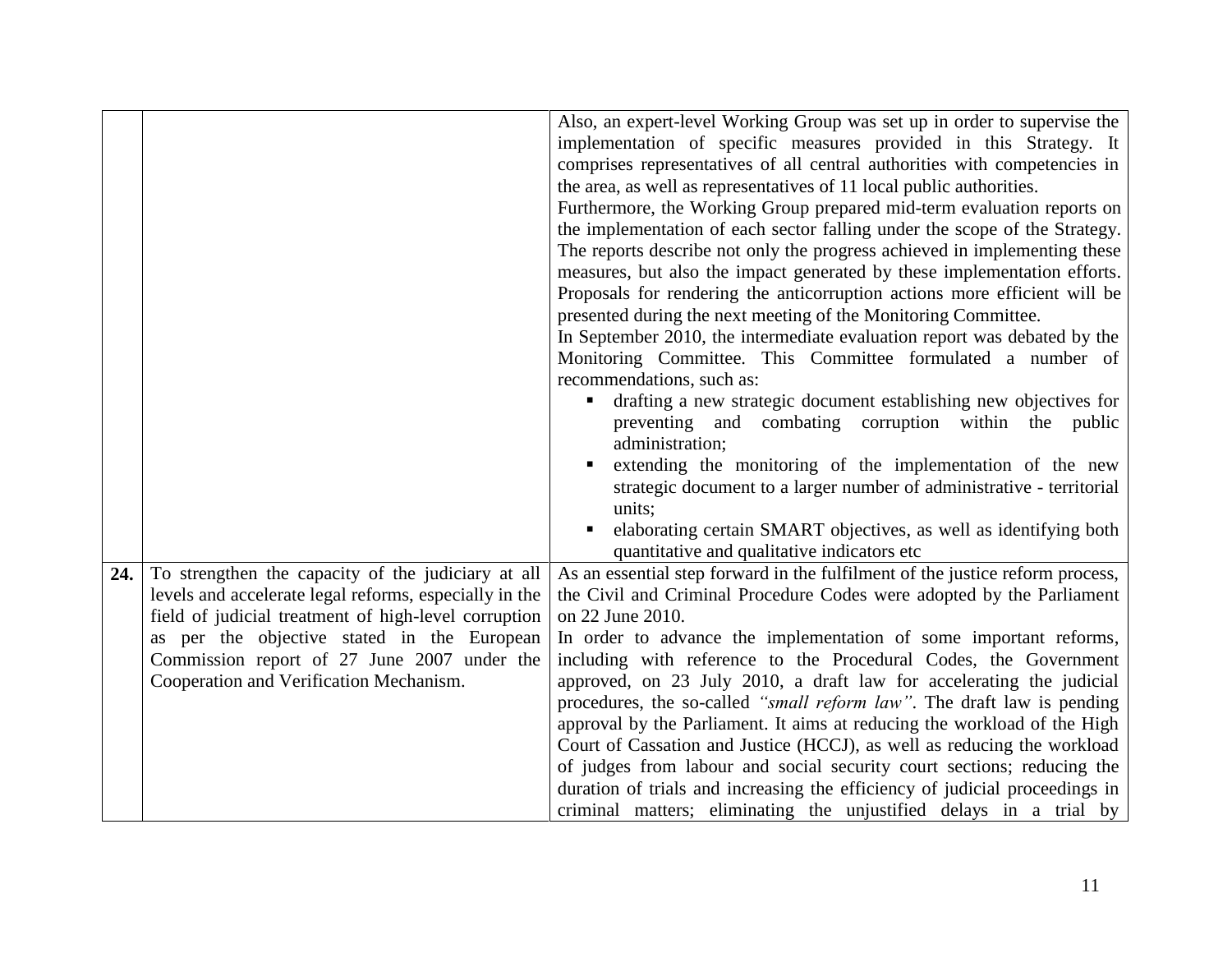| formulating the obligation for the court to set short procedural terms;<br>reforming the procedure for solving the appeals in the interest of the law,<br>both in civil and criminal matters (e.g. extending the categories of subjects<br>who have legal standing to submit such an appeal, reducing the duration of<br>the procedure by introducing deadlines for solving the appeal in the<br>interest of the law, for its motivation and publication etc.); improving the<br>procedure for the enforcement of judgments in civil matters; reducing the<br>workload of tribunals in order to ensure the celerity of complex criminal<br>cases.<br>The Ministry of Justice and the World Bank agreed on the implementation<br>of a program for assistance in preparing the impact assessment of the new<br>codes. The technical evaluation report on the changes in courts' workload<br>was approved by the World Bank and is scheduled to start this September.<br>Also, a Strategy for the Development of the Judiciary as Public Service<br>(2010-2014) is currently pending Governmental approval. The Strategy<br>sets out the main objectives of the public policies regarding the judiciary<br>for the next four years. On the basis of the Strategy, an Action Plan will be<br>drawn up. The most important objectives of the Strategy are focussed on<br>the new codes, namely: the adoption of the laws for the implementation of<br>the new codes, the preparation of the related impact studies and<br>preparation of the system for the entering into force of the codes.<br>Furthermore, the Strategy aims at strengthening the judiciary from both the<br>institutional and legislative perspective; ensuring proper financing of the<br>judiciary; modernizing the statute of some professionals in the system or<br>of those connected to the judiciary; promoting a transparent<br>communication strategy.<br>With reference to the activity of the Public Ministry, the Twinning Light<br>Program "Consolidating the Romanian Practical and Legal Framework in<br>the Field of Confiscation and Assets Recovery" was implemented and<br>finalised in June 2010. The program aimed at increasing the institutional<br>capacity in the field of asset recovery by evaluating the current system,<br>training the prosecutors and drafting a best practices guide. Following this<br>program, a new project regarding the training of financial investigators<br>within the prosecutor's offices and judicial police was elaborated. |  |  |
|--------------------------------------------------------------------------------------------------------------------------------------------------------------------------------------------------------------------------------------------------------------------------------------------------------------------------------------------------------------------------------------------------------------------------------------------------------------------------------------------------------------------------------------------------------------------------------------------------------------------------------------------------------------------------------------------------------------------------------------------------------------------------------------------------------------------------------------------------------------------------------------------------------------------------------------------------------------------------------------------------------------------------------------------------------------------------------------------------------------------------------------------------------------------------------------------------------------------------------------------------------------------------------------------------------------------------------------------------------------------------------------------------------------------------------------------------------------------------------------------------------------------------------------------------------------------------------------------------------------------------------------------------------------------------------------------------------------------------------------------------------------------------------------------------------------------------------------------------------------------------------------------------------------------------------------------------------------------------------------------------------------------------------------------------------------------------------------------------------------------------------------------------------------------------------------------------------------------------------------------------------------------------------------------------------------------------------------------------------------------------------------------------------------------------------------------------------------------------------------------------------------------------------------------------------|--|--|
|                                                                                                                                                                                                                                                                                                                                                                                                                                                                                                                                                                                                                                                                                                                                                                                                                                                                                                                                                                                                                                                                                                                                                                                                                                                                                                                                                                                                                                                                                                                                                                                                                                                                                                                                                                                                                                                                                                                                                                                                                                                                                                                                                                                                                                                                                                                                                                                                                                                                                                                                                        |  |  |
|                                                                                                                                                                                                                                                                                                                                                                                                                                                                                                                                                                                                                                                                                                                                                                                                                                                                                                                                                                                                                                                                                                                                                                                                                                                                                                                                                                                                                                                                                                                                                                                                                                                                                                                                                                                                                                                                                                                                                                                                                                                                                                                                                                                                                                                                                                                                                                                                                                                                                                                                                        |  |  |
|                                                                                                                                                                                                                                                                                                                                                                                                                                                                                                                                                                                                                                                                                                                                                                                                                                                                                                                                                                                                                                                                                                                                                                                                                                                                                                                                                                                                                                                                                                                                                                                                                                                                                                                                                                                                                                                                                                                                                                                                                                                                                                                                                                                                                                                                                                                                                                                                                                                                                                                                                        |  |  |
|                                                                                                                                                                                                                                                                                                                                                                                                                                                                                                                                                                                                                                                                                                                                                                                                                                                                                                                                                                                                                                                                                                                                                                                                                                                                                                                                                                                                                                                                                                                                                                                                                                                                                                                                                                                                                                                                                                                                                                                                                                                                                                                                                                                                                                                                                                                                                                                                                                                                                                                                                        |  |  |
|                                                                                                                                                                                                                                                                                                                                                                                                                                                                                                                                                                                                                                                                                                                                                                                                                                                                                                                                                                                                                                                                                                                                                                                                                                                                                                                                                                                                                                                                                                                                                                                                                                                                                                                                                                                                                                                                                                                                                                                                                                                                                                                                                                                                                                                                                                                                                                                                                                                                                                                                                        |  |  |
|                                                                                                                                                                                                                                                                                                                                                                                                                                                                                                                                                                                                                                                                                                                                                                                                                                                                                                                                                                                                                                                                                                                                                                                                                                                                                                                                                                                                                                                                                                                                                                                                                                                                                                                                                                                                                                                                                                                                                                                                                                                                                                                                                                                                                                                                                                                                                                                                                                                                                                                                                        |  |  |
|                                                                                                                                                                                                                                                                                                                                                                                                                                                                                                                                                                                                                                                                                                                                                                                                                                                                                                                                                                                                                                                                                                                                                                                                                                                                                                                                                                                                                                                                                                                                                                                                                                                                                                                                                                                                                                                                                                                                                                                                                                                                                                                                                                                                                                                                                                                                                                                                                                                                                                                                                        |  |  |
|                                                                                                                                                                                                                                                                                                                                                                                                                                                                                                                                                                                                                                                                                                                                                                                                                                                                                                                                                                                                                                                                                                                                                                                                                                                                                                                                                                                                                                                                                                                                                                                                                                                                                                                                                                                                                                                                                                                                                                                                                                                                                                                                                                                                                                                                                                                                                                                                                                                                                                                                                        |  |  |
|                                                                                                                                                                                                                                                                                                                                                                                                                                                                                                                                                                                                                                                                                                                                                                                                                                                                                                                                                                                                                                                                                                                                                                                                                                                                                                                                                                                                                                                                                                                                                                                                                                                                                                                                                                                                                                                                                                                                                                                                                                                                                                                                                                                                                                                                                                                                                                                                                                                                                                                                                        |  |  |
|                                                                                                                                                                                                                                                                                                                                                                                                                                                                                                                                                                                                                                                                                                                                                                                                                                                                                                                                                                                                                                                                                                                                                                                                                                                                                                                                                                                                                                                                                                                                                                                                                                                                                                                                                                                                                                                                                                                                                                                                                                                                                                                                                                                                                                                                                                                                                                                                                                                                                                                                                        |  |  |
|                                                                                                                                                                                                                                                                                                                                                                                                                                                                                                                                                                                                                                                                                                                                                                                                                                                                                                                                                                                                                                                                                                                                                                                                                                                                                                                                                                                                                                                                                                                                                                                                                                                                                                                                                                                                                                                                                                                                                                                                                                                                                                                                                                                                                                                                                                                                                                                                                                                                                                                                                        |  |  |
|                                                                                                                                                                                                                                                                                                                                                                                                                                                                                                                                                                                                                                                                                                                                                                                                                                                                                                                                                                                                                                                                                                                                                                                                                                                                                                                                                                                                                                                                                                                                                                                                                                                                                                                                                                                                                                                                                                                                                                                                                                                                                                                                                                                                                                                                                                                                                                                                                                                                                                                                                        |  |  |
|                                                                                                                                                                                                                                                                                                                                                                                                                                                                                                                                                                                                                                                                                                                                                                                                                                                                                                                                                                                                                                                                                                                                                                                                                                                                                                                                                                                                                                                                                                                                                                                                                                                                                                                                                                                                                                                                                                                                                                                                                                                                                                                                                                                                                                                                                                                                                                                                                                                                                                                                                        |  |  |
|                                                                                                                                                                                                                                                                                                                                                                                                                                                                                                                                                                                                                                                                                                                                                                                                                                                                                                                                                                                                                                                                                                                                                                                                                                                                                                                                                                                                                                                                                                                                                                                                                                                                                                                                                                                                                                                                                                                                                                                                                                                                                                                                                                                                                                                                                                                                                                                                                                                                                                                                                        |  |  |
|                                                                                                                                                                                                                                                                                                                                                                                                                                                                                                                                                                                                                                                                                                                                                                                                                                                                                                                                                                                                                                                                                                                                                                                                                                                                                                                                                                                                                                                                                                                                                                                                                                                                                                                                                                                                                                                                                                                                                                                                                                                                                                                                                                                                                                                                                                                                                                                                                                                                                                                                                        |  |  |
|                                                                                                                                                                                                                                                                                                                                                                                                                                                                                                                                                                                                                                                                                                                                                                                                                                                                                                                                                                                                                                                                                                                                                                                                                                                                                                                                                                                                                                                                                                                                                                                                                                                                                                                                                                                                                                                                                                                                                                                                                                                                                                                                                                                                                                                                                                                                                                                                                                                                                                                                                        |  |  |
|                                                                                                                                                                                                                                                                                                                                                                                                                                                                                                                                                                                                                                                                                                                                                                                                                                                                                                                                                                                                                                                                                                                                                                                                                                                                                                                                                                                                                                                                                                                                                                                                                                                                                                                                                                                                                                                                                                                                                                                                                                                                                                                                                                                                                                                                                                                                                                                                                                                                                                                                                        |  |  |
|                                                                                                                                                                                                                                                                                                                                                                                                                                                                                                                                                                                                                                                                                                                                                                                                                                                                                                                                                                                                                                                                                                                                                                                                                                                                                                                                                                                                                                                                                                                                                                                                                                                                                                                                                                                                                                                                                                                                                                                                                                                                                                                                                                                                                                                                                                                                                                                                                                                                                                                                                        |  |  |
|                                                                                                                                                                                                                                                                                                                                                                                                                                                                                                                                                                                                                                                                                                                                                                                                                                                                                                                                                                                                                                                                                                                                                                                                                                                                                                                                                                                                                                                                                                                                                                                                                                                                                                                                                                                                                                                                                                                                                                                                                                                                                                                                                                                                                                                                                                                                                                                                                                                                                                                                                        |  |  |
|                                                                                                                                                                                                                                                                                                                                                                                                                                                                                                                                                                                                                                                                                                                                                                                                                                                                                                                                                                                                                                                                                                                                                                                                                                                                                                                                                                                                                                                                                                                                                                                                                                                                                                                                                                                                                                                                                                                                                                                                                                                                                                                                                                                                                                                                                                                                                                                                                                                                                                                                                        |  |  |
|                                                                                                                                                                                                                                                                                                                                                                                                                                                                                                                                                                                                                                                                                                                                                                                                                                                                                                                                                                                                                                                                                                                                                                                                                                                                                                                                                                                                                                                                                                                                                                                                                                                                                                                                                                                                                                                                                                                                                                                                                                                                                                                                                                                                                                                                                                                                                                                                                                                                                                                                                        |  |  |
|                                                                                                                                                                                                                                                                                                                                                                                                                                                                                                                                                                                                                                                                                                                                                                                                                                                                                                                                                                                                                                                                                                                                                                                                                                                                                                                                                                                                                                                                                                                                                                                                                                                                                                                                                                                                                                                                                                                                                                                                                                                                                                                                                                                                                                                                                                                                                                                                                                                                                                                                                        |  |  |
|                                                                                                                                                                                                                                                                                                                                                                                                                                                                                                                                                                                                                                                                                                                                                                                                                                                                                                                                                                                                                                                                                                                                                                                                                                                                                                                                                                                                                                                                                                                                                                                                                                                                                                                                                                                                                                                                                                                                                                                                                                                                                                                                                                                                                                                                                                                                                                                                                                                                                                                                                        |  |  |
|                                                                                                                                                                                                                                                                                                                                                                                                                                                                                                                                                                                                                                                                                                                                                                                                                                                                                                                                                                                                                                                                                                                                                                                                                                                                                                                                                                                                                                                                                                                                                                                                                                                                                                                                                                                                                                                                                                                                                                                                                                                                                                                                                                                                                                                                                                                                                                                                                                                                                                                                                        |  |  |
|                                                                                                                                                                                                                                                                                                                                                                                                                                                                                                                                                                                                                                                                                                                                                                                                                                                                                                                                                                                                                                                                                                                                                                                                                                                                                                                                                                                                                                                                                                                                                                                                                                                                                                                                                                                                                                                                                                                                                                                                                                                                                                                                                                                                                                                                                                                                                                                                                                                                                                                                                        |  |  |
|                                                                                                                                                                                                                                                                                                                                                                                                                                                                                                                                                                                                                                                                                                                                                                                                                                                                                                                                                                                                                                                                                                                                                                                                                                                                                                                                                                                                                                                                                                                                                                                                                                                                                                                                                                                                                                                                                                                                                                                                                                                                                                                                                                                                                                                                                                                                                                                                                                                                                                                                                        |  |  |
|                                                                                                                                                                                                                                                                                                                                                                                                                                                                                                                                                                                                                                                                                                                                                                                                                                                                                                                                                                                                                                                                                                                                                                                                                                                                                                                                                                                                                                                                                                                                                                                                                                                                                                                                                                                                                                                                                                                                                                                                                                                                                                                                                                                                                                                                                                                                                                                                                                                                                                                                                        |  |  |
|                                                                                                                                                                                                                                                                                                                                                                                                                                                                                                                                                                                                                                                                                                                                                                                                                                                                                                                                                                                                                                                                                                                                                                                                                                                                                                                                                                                                                                                                                                                                                                                                                                                                                                                                                                                                                                                                                                                                                                                                                                                                                                                                                                                                                                                                                                                                                                                                                                                                                                                                                        |  |  |
|                                                                                                                                                                                                                                                                                                                                                                                                                                                                                                                                                                                                                                                                                                                                                                                                                                                                                                                                                                                                                                                                                                                                                                                                                                                                                                                                                                                                                                                                                                                                                                                                                                                                                                                                                                                                                                                                                                                                                                                                                                                                                                                                                                                                                                                                                                                                                                                                                                                                                                                                                        |  |  |
|                                                                                                                                                                                                                                                                                                                                                                                                                                                                                                                                                                                                                                                                                                                                                                                                                                                                                                                                                                                                                                                                                                                                                                                                                                                                                                                                                                                                                                                                                                                                                                                                                                                                                                                                                                                                                                                                                                                                                                                                                                                                                                                                                                                                                                                                                                                                                                                                                                                                                                                                                        |  |  |
|                                                                                                                                                                                                                                                                                                                                                                                                                                                                                                                                                                                                                                                                                                                                                                                                                                                                                                                                                                                                                                                                                                                                                                                                                                                                                                                                                                                                                                                                                                                                                                                                                                                                                                                                                                                                                                                                                                                                                                                                                                                                                                                                                                                                                                                                                                                                                                                                                                                                                                                                                        |  |  |
|                                                                                                                                                                                                                                                                                                                                                                                                                                                                                                                                                                                                                                                                                                                                                                                                                                                                                                                                                                                                                                                                                                                                                                                                                                                                                                                                                                                                                                                                                                                                                                                                                                                                                                                                                                                                                                                                                                                                                                                                                                                                                                                                                                                                                                                                                                                                                                                                                                                                                                                                                        |  |  |
|                                                                                                                                                                                                                                                                                                                                                                                                                                                                                                                                                                                                                                                                                                                                                                                                                                                                                                                                                                                                                                                                                                                                                                                                                                                                                                                                                                                                                                                                                                                                                                                                                                                                                                                                                                                                                                                                                                                                                                                                                                                                                                                                                                                                                                                                                                                                                                                                                                                                                                                                                        |  |  |
|                                                                                                                                                                                                                                                                                                                                                                                                                                                                                                                                                                                                                                                                                                                                                                                                                                                                                                                                                                                                                                                                                                                                                                                                                                                                                                                                                                                                                                                                                                                                                                                                                                                                                                                                                                                                                                                                                                                                                                                                                                                                                                                                                                                                                                                                                                                                                                                                                                                                                                                                                        |  |  |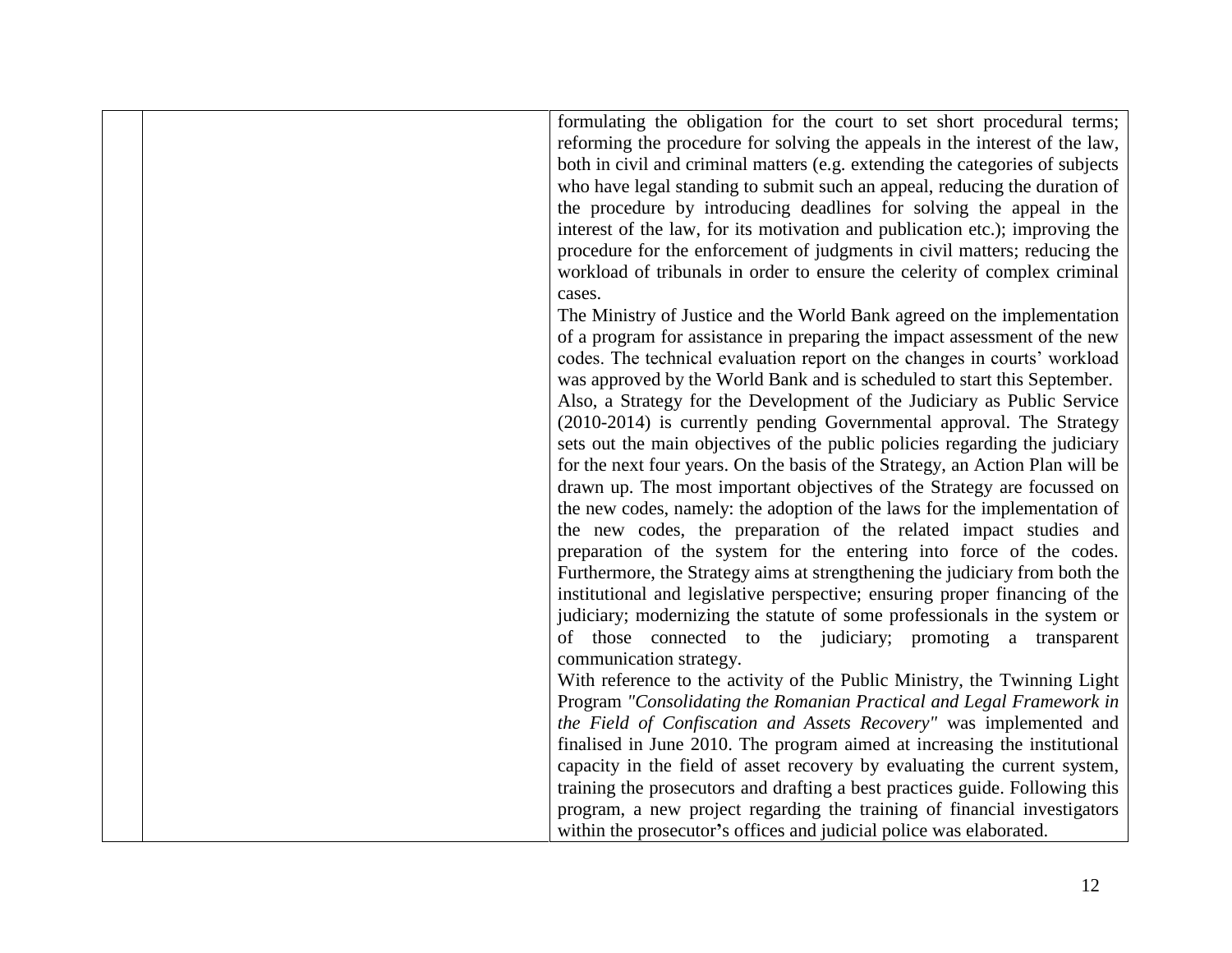|  | With regards to strengthening the transparency and accountability of the                                                                                            |
|--|---------------------------------------------------------------------------------------------------------------------------------------------------------------------|
|  | Superior Council of the Magistracy (SCM), progress had been made,                                                                                                   |
|  | namely:                                                                                                                                                             |
|  | based on the recommendations from the EC Report in July 2009,                                                                                                       |
|  | the SCM has updated its main directions of action for 2009-2010 as                                                                                                  |
|  | follows: submitting a legislative amendment for limiting the                                                                                                        |
|  | categories of magistrates who might ask for anticipated retirement;                                                                                                 |
|  | focusing the professional training of magistrates for 2010 on the                                                                                                   |
|  | new civil and criminal codes; improving the legal framework on                                                                                                      |
|  | the evaluation of judges and prosecutors; the elaboration of a                                                                                                      |
|  | collection of jurisprudence on disciplinary matters for $2007 - 2009$ .                                                                                             |
|  | The activities towards accomplishing the measures are monitored                                                                                                     |
|  | and assessed.                                                                                                                                                       |
|  | Since the last Commission's report, the SCM ensured the                                                                                                             |
|  | publication of the reasoned decisions of SCM on its own website as                                                                                                  |
|  | well as the publication of the collection of jurisprudence on                                                                                                       |
|  | disciplinary matters for the period 2006-2009. Furthermore, the                                                                                                     |
|  | complete agendas of the meetings are now routinely published.                                                                                                       |
|  | In response to concerns regarding the objectivity and transparency                                                                                                  |
|  | of the evaluation process undertaken by the SCM in order to select                                                                                                  |
|  | judges for promotion to the HCCJ, the SCM Plenum approved, in                                                                                                       |
|  | April 2010, the Guidelines on the selection of the candidates for                                                                                                   |
|  | the judge position at the HCCJ.                                                                                                                                     |
|  | The draft Law for modifying Law no.47/1992 on the organisation and                                                                                                  |
|  | functioning of the Constitutional Court was adopted by the Senate in                                                                                                |
|  | August 2010. The new law will speed up judicial proceedings, by                                                                                                     |
|  | eliminating the <i>de jure</i> suspension of the case when the constitutionality of<br>a legal text is challenged during a trial, thus avoiding unreasonable delays |
|  | and abuses of law in judging cases. In order to preserve compliance with                                                                                            |
|  | the Constitution, a special ground for revision is introduced both in the                                                                                           |
|  | Civil and Criminal Procedure Codes, applicable to the situations in which                                                                                           |
|  | the Constitutional Court declared unconstitutional the challenged legal text                                                                                        |
|  | after the settlement of the case.                                                                                                                                   |
|  |                                                                                                                                                                     |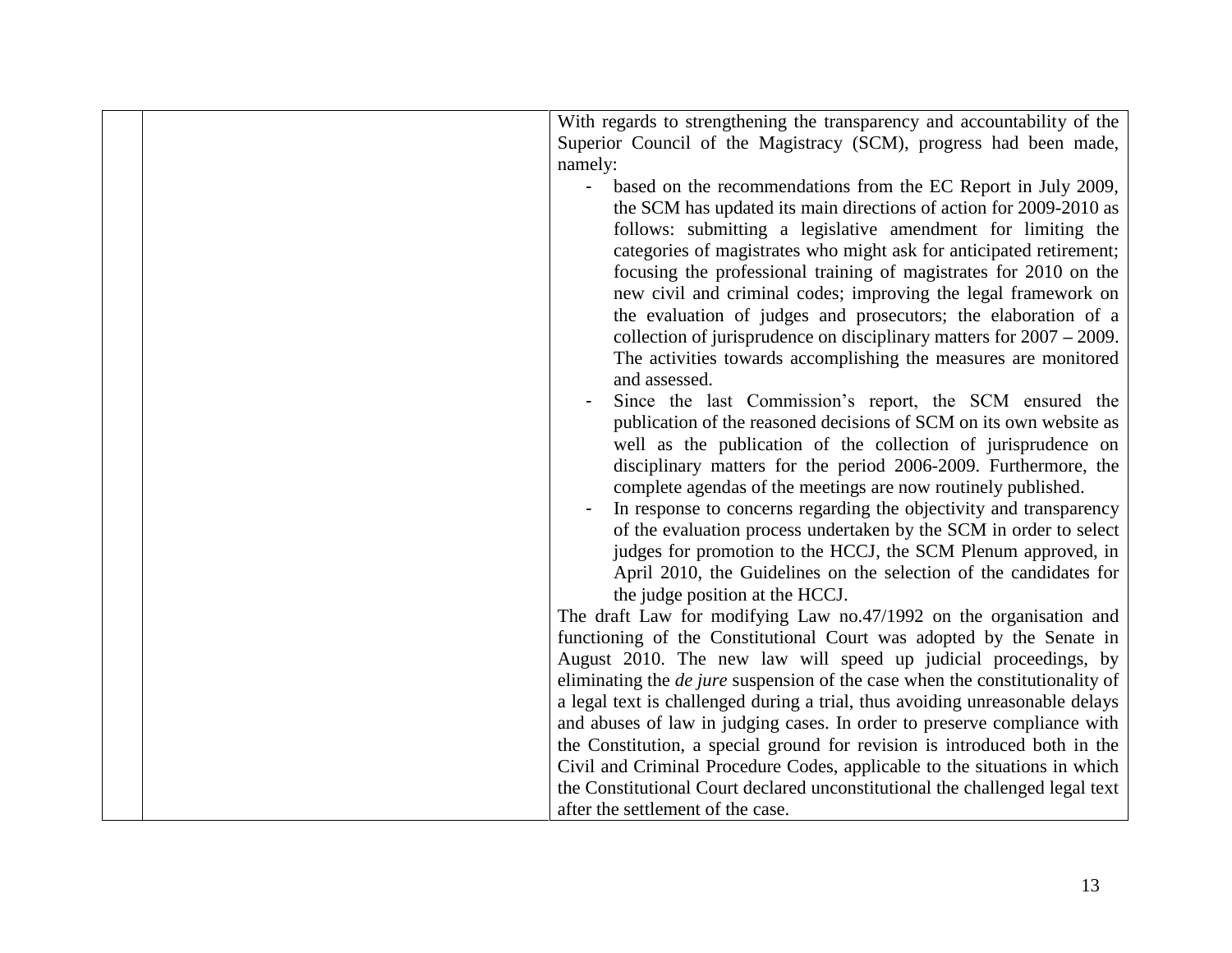|     |                                                                                                                                                                                                                           | Also, Romania has developed its track record in the fight against<br>corruption. The National Anti-Corruption Directorate continues to show a<br>good track record in the investigation of high-level corruption reflected in<br>further indictments and an increased number of final court judgements.<br>Two awareness-raising campaigns were designed and implemented,<br>addressing mainly the impact of corruption on citizens: "Corruption<br>convicts you" and "Family has a future, corruption does not!". Another                                                                                                                                                                                                                                                                                                                                                                                                                                                                                                                                                                                                                                                                                                                                                                                                                                                                                             |
|-----|---------------------------------------------------------------------------------------------------------------------------------------------------------------------------------------------------------------------------|------------------------------------------------------------------------------------------------------------------------------------------------------------------------------------------------------------------------------------------------------------------------------------------------------------------------------------------------------------------------------------------------------------------------------------------------------------------------------------------------------------------------------------------------------------------------------------------------------------------------------------------------------------------------------------------------------------------------------------------------------------------------------------------------------------------------------------------------------------------------------------------------------------------------------------------------------------------------------------------------------------------------------------------------------------------------------------------------------------------------------------------------------------------------------------------------------------------------------------------------------------------------------------------------------------------------------------------------------------------------------------------------------------------------|
|     |                                                                                                                                                                                                                           | campaign "I finance the slavery!" is currently being implemented.                                                                                                                                                                                                                                                                                                                                                                                                                                                                                                                                                                                                                                                                                                                                                                                                                                                                                                                                                                                                                                                                                                                                                                                                                                                                                                                                                      |
| 25. | To continue and strengthen its efforts to avoid ill-<br>treatment of prisoners, while ensuring that all cases<br>of abuse and excessive use of force by authorities<br>be investigated and appropriate measures be taken. | Any complaint concerning ill-treatment or abuses by the Police is<br>thoroughly investigated, by the relevant control structures within the<br>Police or by prosecutors from tribunals or appellate courts, depending on<br>the allegation. Sanctions can vary from disciplinary to criminal ones.<br>In order to prevent such abuses, the police officers and other personnel<br>members are informed about the legal norms that apply, either on the<br>occasion of training or through several internal legal procedures.<br>Furthermore, the judicial authorities strive to respond to any report of ill<br>treatment. The right to file complaints is guaranteed, including for non-<br>governmental organizations. Where the administration of the detention<br>place finds any violations of the rights of persons who are deprived of<br>freedom, it takes measures to punish those responsible, and, where<br>necessary, notifies the bodies of criminal prosecution. Persons deprived of<br>freedom may appeal against any measures taken by the penitentiary<br>administration concerning the exercise of their rights with the delegated<br>judge for execution of custodial penalties. The delegated judge solves the<br>appeal by means of a reasoned order. The detained person may appeal<br>against such order with the first instance court under whose jurisdiction the<br>penitentiary is located. |
| 26. | To take further action to improve living conditions<br>in places of detention.                                                                                                                                            | The Romanian authorities have taken further measures to improve living<br>conditions in places of detention. Several programmes for thermal plants                                                                                                                                                                                                                                                                                                                                                                                                                                                                                                                                                                                                                                                                                                                                                                                                                                                                                                                                                                                                                                                                                                                                                                                                                                                                     |
|     |                                                                                                                                                                                                                           | rehabilitation have been implemented, which led to the installation of<br>modern gas plants and light fuel plants.                                                                                                                                                                                                                                                                                                                                                                                                                                                                                                                                                                                                                                                                                                                                                                                                                                                                                                                                                                                                                                                                                                                                                                                                                                                                                                     |
|     |                                                                                                                                                                                                                           | The efficiency of lucrative activities involving detainees has also been                                                                                                                                                                                                                                                                                                                                                                                                                                                                                                                                                                                                                                                                                                                                                                                                                                                                                                                                                                                                                                                                                                                                                                                                                                                                                                                                               |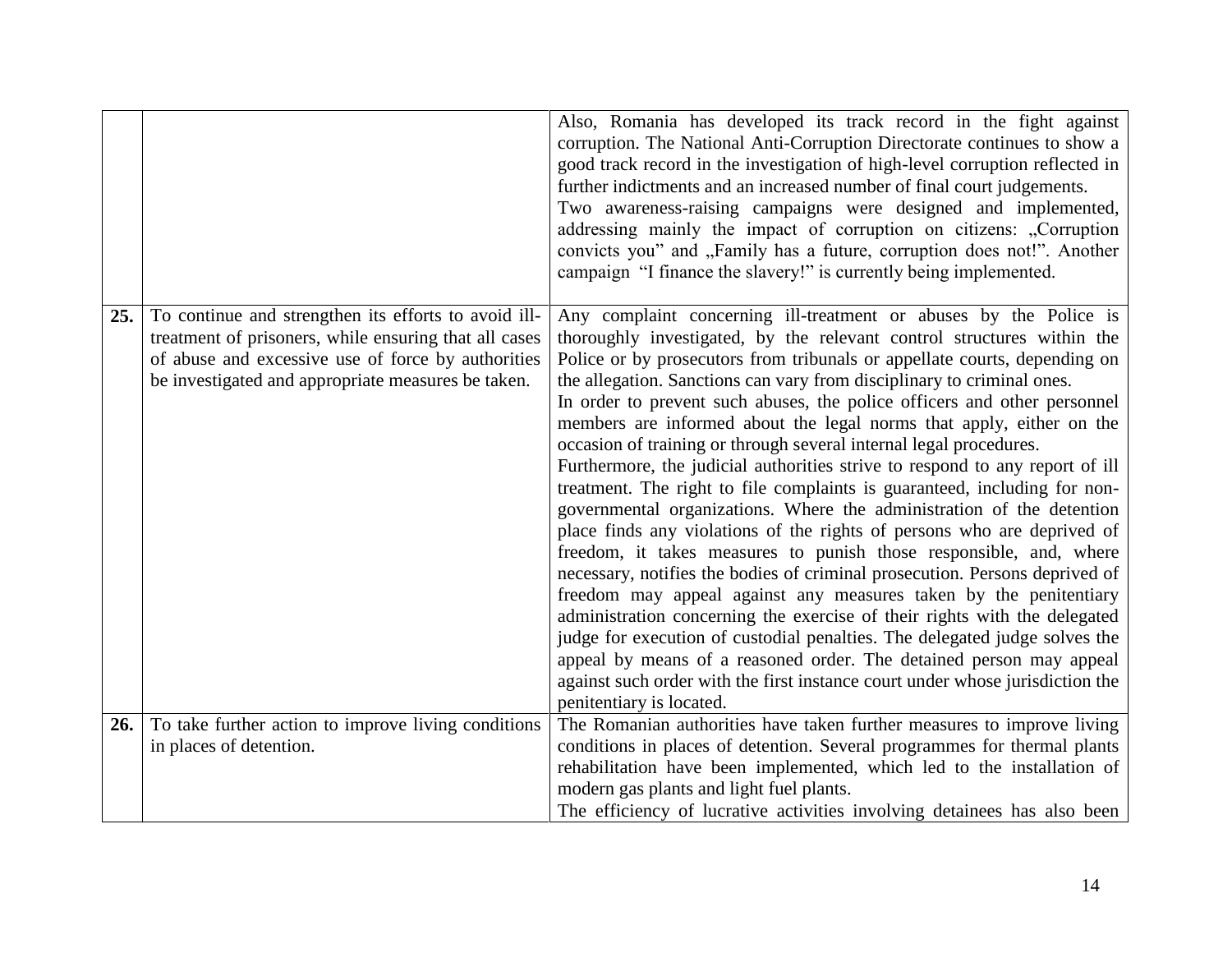|     |                                                 | enhanced, standards of internal control have been strengthened and                                                                           |
|-----|-------------------------------------------------|----------------------------------------------------------------------------------------------------------------------------------------------|
|     |                                                 | investments have been made into the quality of the detention facilities.                                                                     |
|     |                                                 | As for food standards, the value norm has replaced the caloric norms,                                                                        |
|     |                                                 | consequently, there are no more differences between the food provided to                                                                     |
|     |                                                 | inmates and to staff members.                                                                                                                |
|     |                                                 | In terms of health, the inmates benefit from free health care and medicines.                                                                 |
|     |                                                 | Each penitentiary has at least a general practitioner, a dentist and nurses                                                                  |
|     |                                                 | providing permanent health care. The prisoners suffering from acute or                                                                       |
|     |                                                 | chronic disorders benefit from special care and surveillance in the prison                                                                   |
|     |                                                 | infirmaries, specialized ambulatories, public hospitals or hospitals in their                                                                |
|     |                                                 | own health network, and in case of medical or surgical emergencies, they                                                                     |
|     |                                                 | are transferred to the nearest hospital in the community.                                                                                    |
|     |                                                 | In order to observe the legal rights of the detainees, works have also                                                                       |
|     |                                                 | continued in order to rehabilitate/modernize police detention facilities and                                                                 |
|     |                                                 | to provide them with the necessary facilities (e.g. a bed per person;                                                                        |
|     |                                                 | modern means of transportation; mail-boxes and phones, libraries; TVs).                                                                      |
|     |                                                 | More than 70% of the court clerks offices and visiting rooms have been                                                                       |
|     |                                                 | rehabilitated.                                                                                                                               |
| 27. | To consider urgently improvements to conditions | Experts from the Ministry of Health (MH) and from the National Centre                                                                        |
|     | for psychiatric patients and to enact further   | for Mental Health (NCMH) drafted together a series of national plans                                                                         |
|     | measures to ensure adequate provision of mental | addressing the issue of mental health.                                                                                                       |
|     | health care.                                    | As for specific measures, social assistants responsible with monitoring the                                                                  |
|     |                                                 | observance of human rights in psychiatric hospitals were hired in any unit                                                                   |
|     |                                                 | and specific training was provided to them.                                                                                                  |
|     |                                                 | The Ministry of Health also invested in medical infrastructure and the                                                                       |
|     |                                                 |                                                                                                                                              |
|     |                                                 | development of mental health centres, with the aim of reducing the                                                                           |
|     |                                                 | number of admissions and readmissions and the duration of                                                                                    |
|     |                                                 | hospitalization. Moreover, a Guide on health services and care standards                                                                     |
|     |                                                 | for mental health patients in hospitals and community centres has been                                                                       |
|     |                                                 | elaborated.                                                                                                                                  |
| 28. | To apply the recommendation of the Special      | Since 2008, the number of professionals has also increased substantially.<br>As mentioned above, the Roma Health Mediators and the Community |